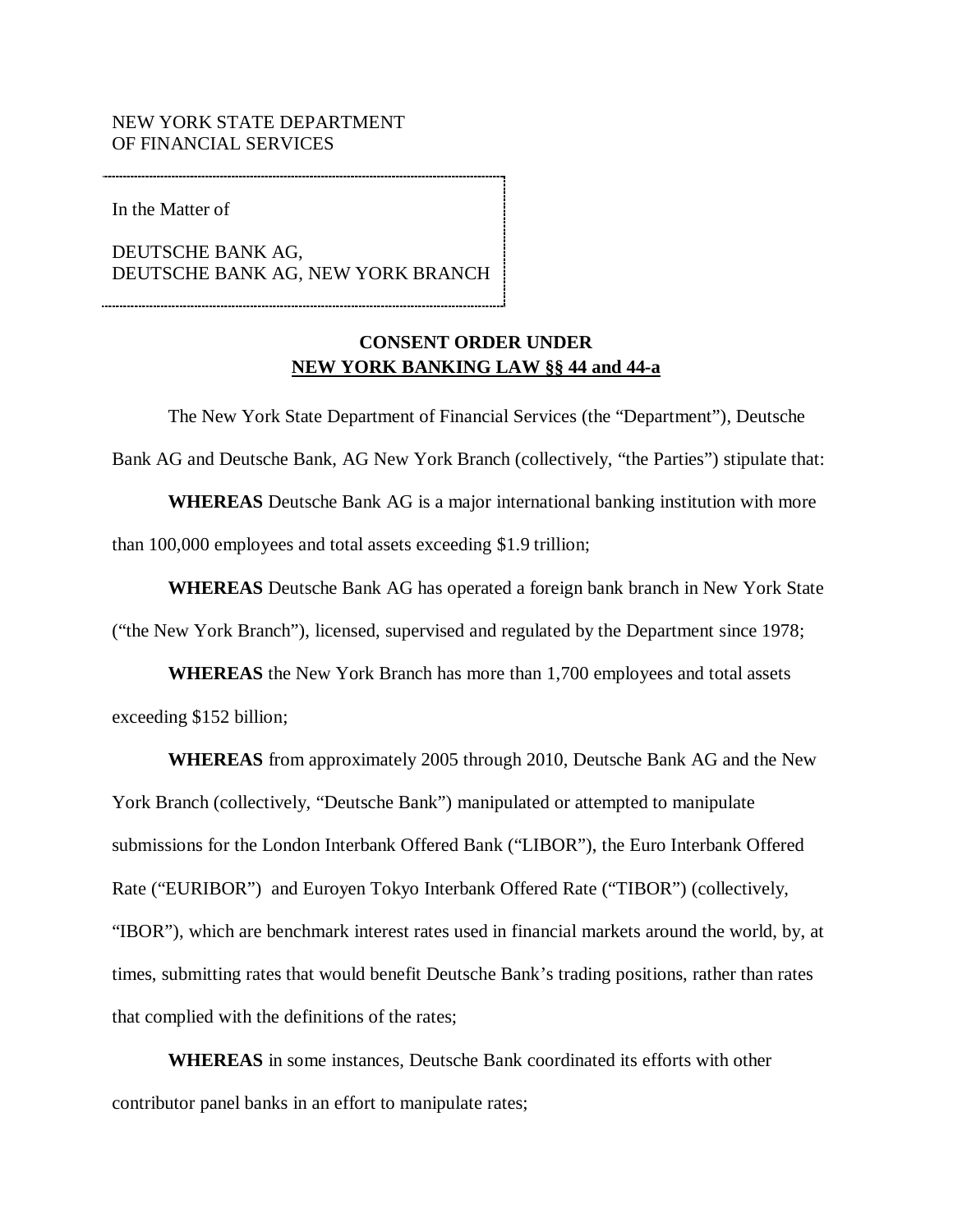**WHEREAS** the manipulation benefited certain Deutsche Bank trading positions by maximizing profits or minimizing losses to the detriment of counterparties, thereby harming consumers of financial products and services;

 **WHEREAS** the misconduct discussed in this Order involved the submission of false and misleading information;

 **WHEREAS** Deutsche Bank is entering into a Deferred Prosecution Agreement with the U.S. Department of Justice relating to violations of Title 18 United States Code, Section 1343 and Title 15 United States Code, Section 1 and DB Group Services (UK) Ltd. has agreed to plead guilty to a violation of Title 18 United States Code, Section 1343;

 **WHEREAS** Deutsche Bank is entering into a resolution with the U.S. Commodity Futures Trading Commission relating to violations of Title 7 United States Code, Sections 9, 13(b) and 13(a)(2); and

 **WHEREAS** Deutsche Bank is entering into a resolution the U.K. Financial Conduct Authority relating to principles of management and control, market conduct, and relations with regulators, which are Principles for Business 3, 5 and 11, respectively;

 **NOW THEREFORE**, to resolve this matter without further proceedings pursuant to the Superintendent's authority under Section 44 and 44-a of the Banking Law, the Department and Deutsche Bank agree to the following:

### **FACTUAL BACKGROUND**

### Interbank Offered Rates

 1. The London Interbank Offered Rate ("LIBOR") is a benchmark interest rate used in financial markets around the world. It is the primary benchmark for short term interest rates globally, written into standard derivative and loan documentation, used for a range of retail products, such as mortgages and student loans, and the basis for settlement of interest rate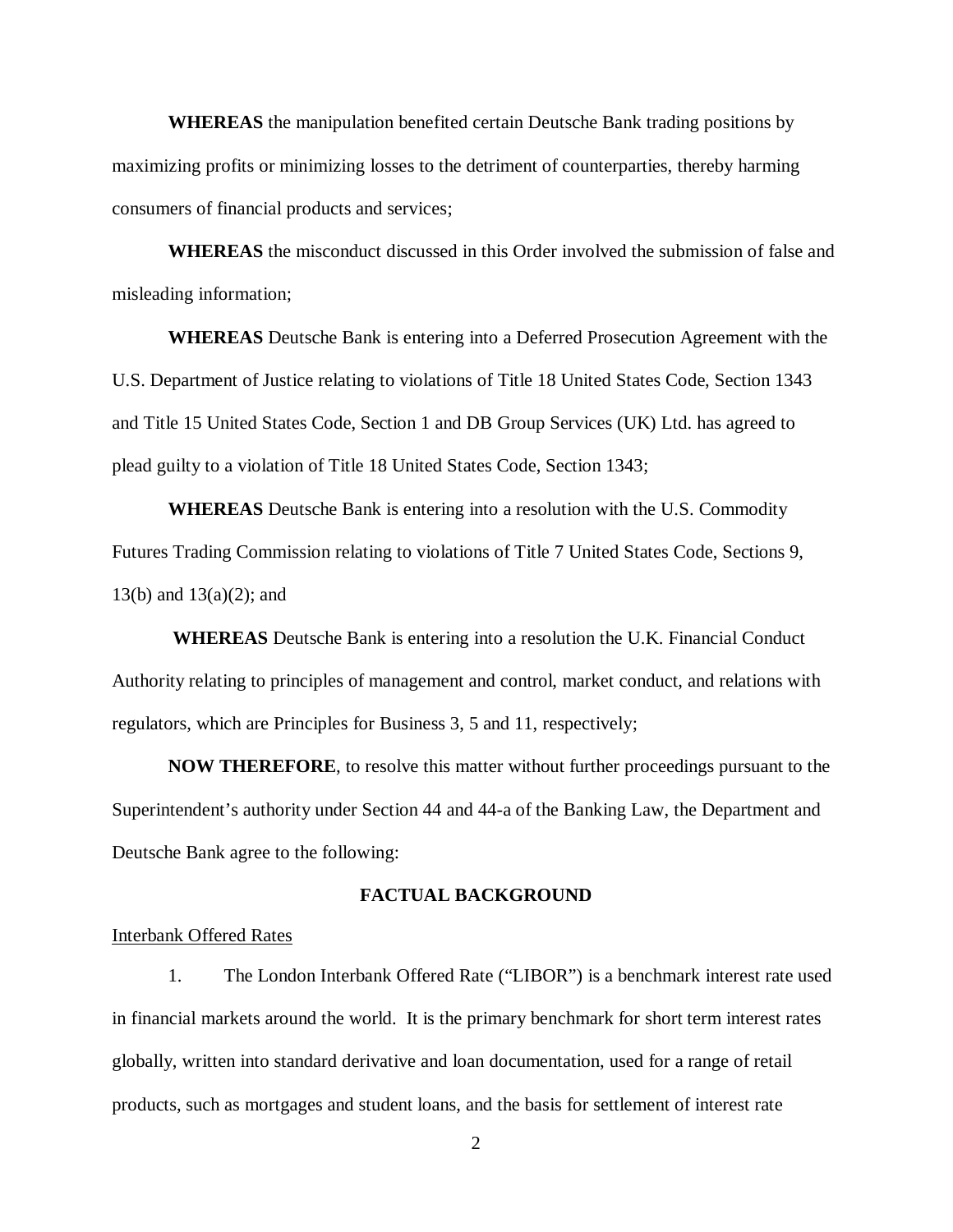contracts on many of the world's major futures and options exchanges. It is also used as a barometer to measure the health of the banking system and as a gauge of market expectation for future central bank interest rates.

 2. LIBOR is published by the trade association ICE LIBOR, formerly by the British Bankers' Association ("BBA"), which is composed of over 200 member banks.

 3. LIBOR rates are calculated based upon submissions from panels composed of between 11 and 18 contributor banks, dependent on the currency calculated. Presently, there are fixes in five currencies, including CHF (Swiss Franc), EUR (Euro), GBP (Pound Sterling), JPY (Japanese Yen) and USD (U.S. Dollar), although there have previously been up to ten currencies.

 4. Every contributor bank is asked to base their LIBOR submissions on the following question: "At what rate could you borrow funds, were you to do so by asking for and then accepting interbank offers in a reasonable market size just prior to 11 am London time?" Therefore, submissions provide an indication of the estimated rate at which a bank could obtain funding in reasonable market size, for a given period and currency.

 5. Once each contributor bank has submitted its rate, the contributed rates are ranked. The highest and lowest quartiles are excluded from the calculation, and the middle two quartiles are averaged to formulate the "fix" or "setting."

 6. Each contributor bank must submit its rate without reference to rates contributed by other banks and a bank's submission should not be influenced by its motive to maximize profit or minimize losses in derivative transactions tied to LIBOR.

 7. Deutsche Bank has been a contributor bank for LIBOR fixes in ten currencies, including for the U.S. Dollar, Swiss Franc and Pound Sterling from at least 1998 to the present, and the Euro and Japanese Yen from at least January 2000 to the present.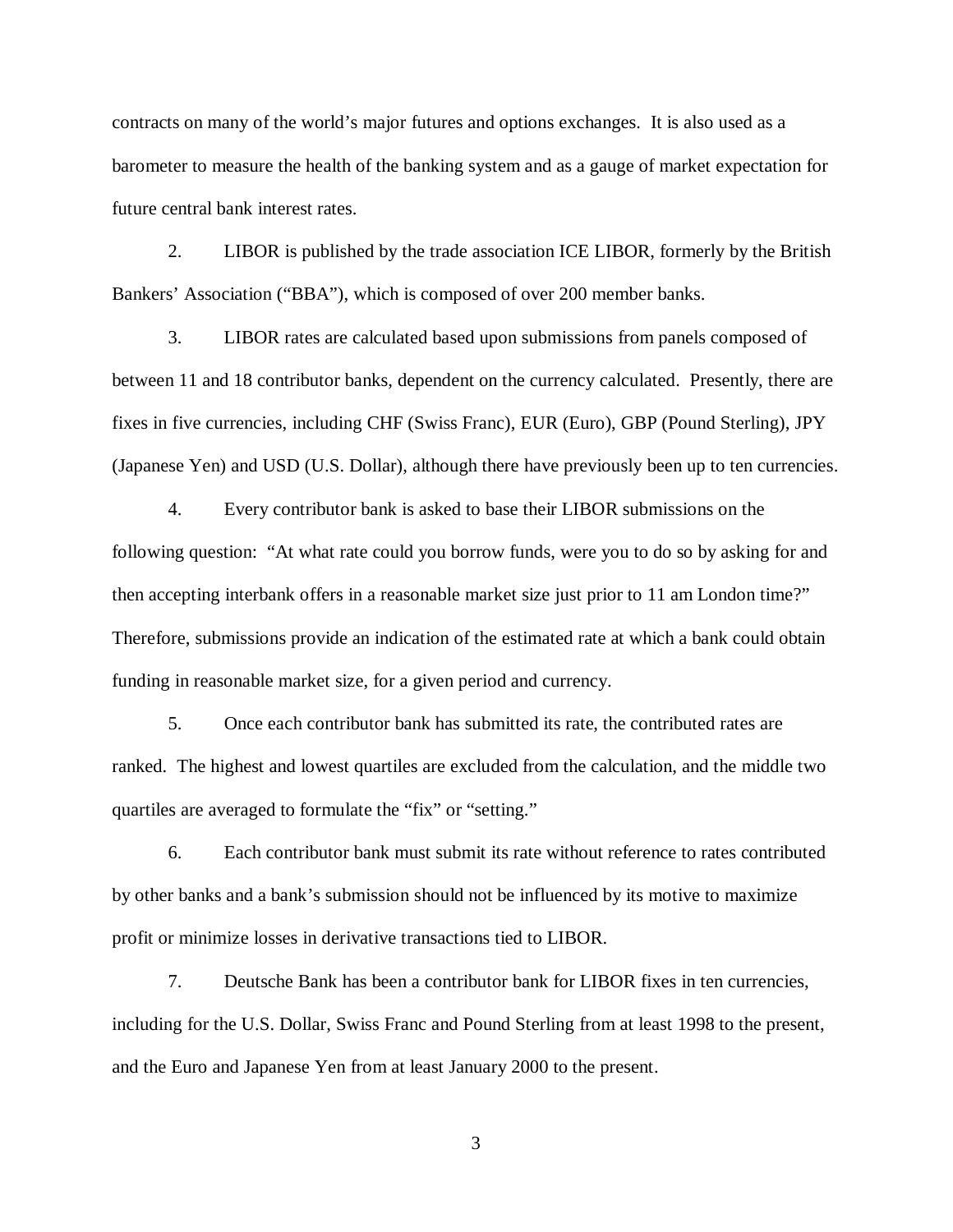8. The Euro Interbank Offered Rate ("EURIBOR") is a reference rate published by the European Banking Federation and is a benchmark indicator of the average rate at which banks lend unsecured funding in the euro interbank market for a given period. Similar to LIBOR, it is calculated based upon submissions from a panel of contributor banks. From approximately 1999 to the present, Deutsche Bank has been a member of the contributor panel for EURIBOR.

 9. The Euroyen Tokyo Interbank Offered Rate ("TIBOR") is a reference rate overseen by the Japanese Bankers Association. Deutsche Bank has contributed submissions to TIBOR from approximately April 2008 to the present.

 10. Deutsche Bank employs traders who trade financial instruments tied to IBOR ("traders") and employees responsible for contributing IBOR submissions ("submitters").

 11. The misconduct described in this Order was not confined to a small group of individuals; it involved more than two dozen employees, including those in senior management positions, and spanned geographically across numerous countries, including offices in New York, London, Frankfurt, and Tokyo. The misconduct occurred within the Global Finance and Foreign Exchange ("GFFX") Unit, which consisted of Global Finance and FX Forwards ("GFF") Unit and Foreign Exchange ("FX") Unit. GFF employed traders in both the Pool Trading group and the Money Market Derivatives ("MMD") group.

### Traders' Requests for Favorable Submissions

 12. From approximately 2005 through 2009, certain Deutsche Bank traders frequently requested that certain submitters submit rate contributions that would benefit the traders' trading positions, rather than the rates that complied with the IBOR definitions. Traders either proposed a particular contribution for a particular tenor or currency, or proposed that the submitter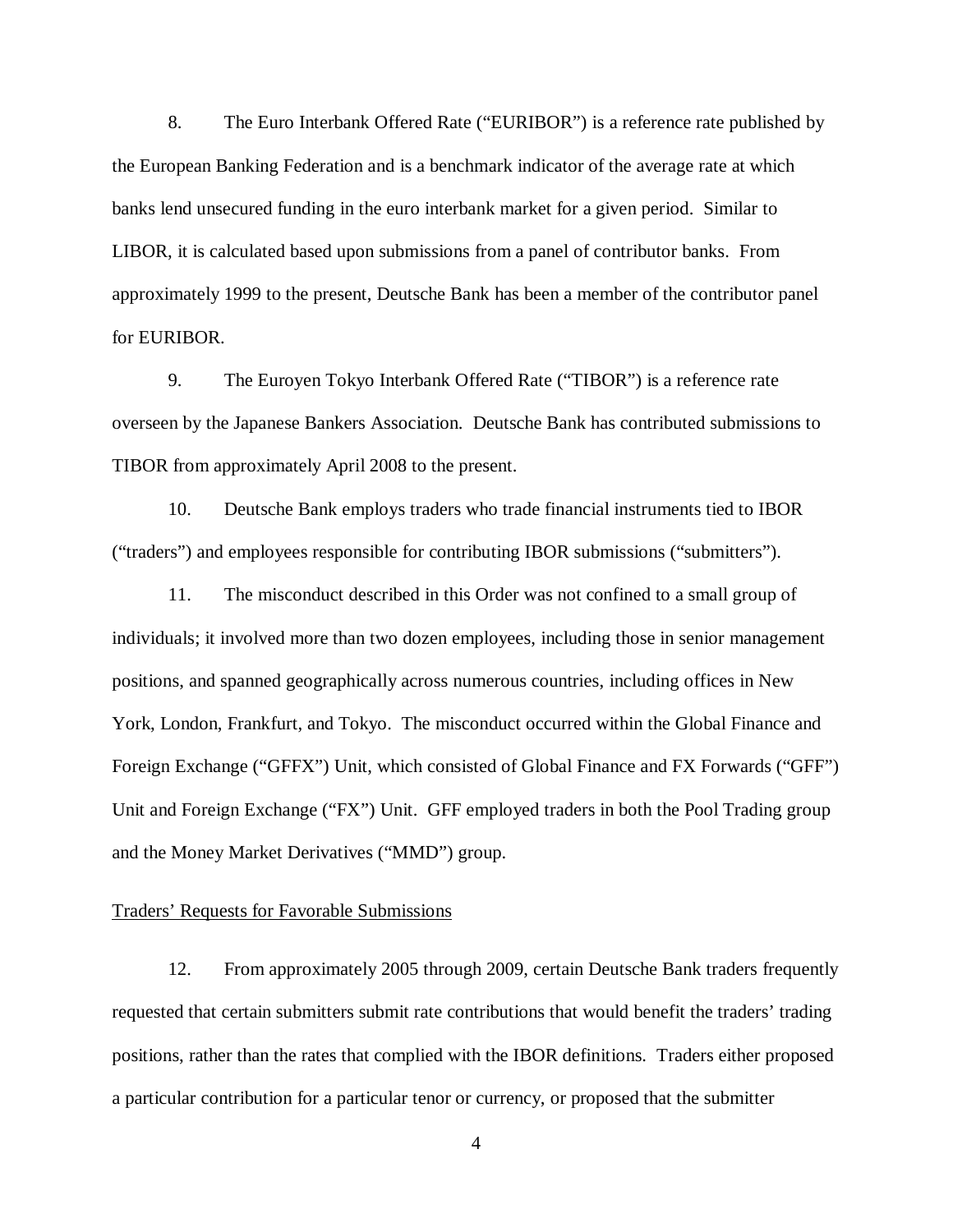contribute a rate higher or lower for a particular tenor or currency. In certain instances, submitters agreed to accommodate and actually accommodated the requests, as reflected in Deutsche Bank's submissions.

 13. Many of these communications were made electronically, via email and Bloomberg message. Communications also occurred orally, via telephone and in person. In fact, throughout the relevant time period, Deutsche Bank traders and submitters sat within feet of each other in the London office. The close physical proximity facilitated the sharing of information about currencies and markets.

 14. For example, on February 21, 2005, a trader requested of another trader who performed submitter duties on a back-up basis, "can we have a high 6mth libor today pls gezzer?" The trader/submitter agreed, "sure dude, where wld you like it mate ?" The trader replied, "think it shud be 095?" The trader/submitter replied, "cool, was going 9, so 9.5 it is." The trader joked, "super – don't get that level of flexibility when [the usual submitter] is in the chair fyg!"

 15. Similarly, on February 24, 2006, the Head of the London Money Markets and Pool desk requested of several employees, "Push for 60…" The Head of the London Money Market Derivatives desk added, "or even 58 if u can… Coffee on me."

 16. In another instance, on April 11, 2006, a trader, who later became the Head of the New York Money Markets Derivative desk, wrote to a submitter, "FYI I am receiving 3mL on 5.5 Bn of the April 12 fixing so a higher 3m Libor on Wed morning would help me." The submitter agreed, "Happy to help."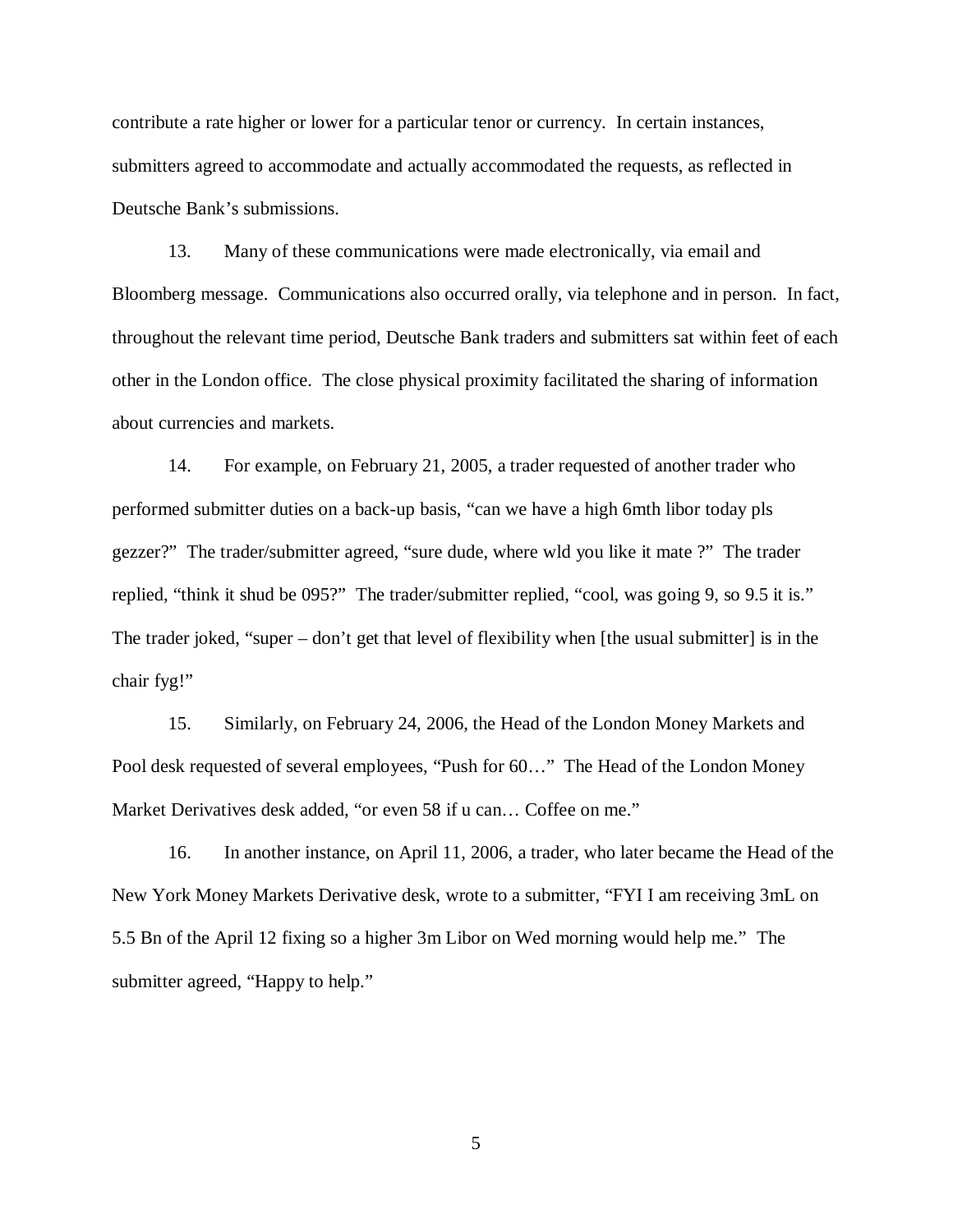17. Likewise, on May 17, 2006, a trader requested of the London Head of the Money Markets and Pool desk and a submitter, "If you can help we can use a high 3m fix tom." The submitter agreed, "Will do chaps."

 18. Similarly, on December 29, 2006, a trader wrote to a submitter, "Come on 32 on 1. Mth… Cu my frd." The submitter agreed, "ok will try to give you a belated Christmas present…!"

 19. In addition to U.S. Dollar LIBOR submissions, Deutsche Bank traders also made requests to submitters for favorable LIBOR submissions for other currencies, including the Japanese Yen, Swiss Franc, and British Pound and, in certain instances, submitters agreed to accommodate and accommodated the requests.

 20. For example, on April 21, 2006, the Head of Global Finance in Tokyo made a request regarding Japanese Yen LIBOR to a submitter, "morning mate, I have a big 1m JPY Libor pay fix today, could you please go in low? i know you have been on the low side in the past." The submitter replied, "ok."

 21. As another example, on September 25, 2008, a trader made a request regarding Swiss Franc LIBOR to a submitter, "can you put a high 3m please?" who replied, "sure 83?"

 22. In another instance, on December 2, 2009, a trader made a request regarding Japanese Yen LIBOR to a submitter, "just need s/b jpy in 51.9 Y JPY please." The submitter replied, "-4.6 3m mate ." The trader responded, "3M please… done many thanks." The submitter replied, "ok i'll book to u." About an hour later, the trader altered the request, "can we please amend to 48.75 JPY for the 3's." The submitter replied, "sure dude."

 23. Deutsche Bank traders and submitters also attempted to manipulate EURIBOR rates.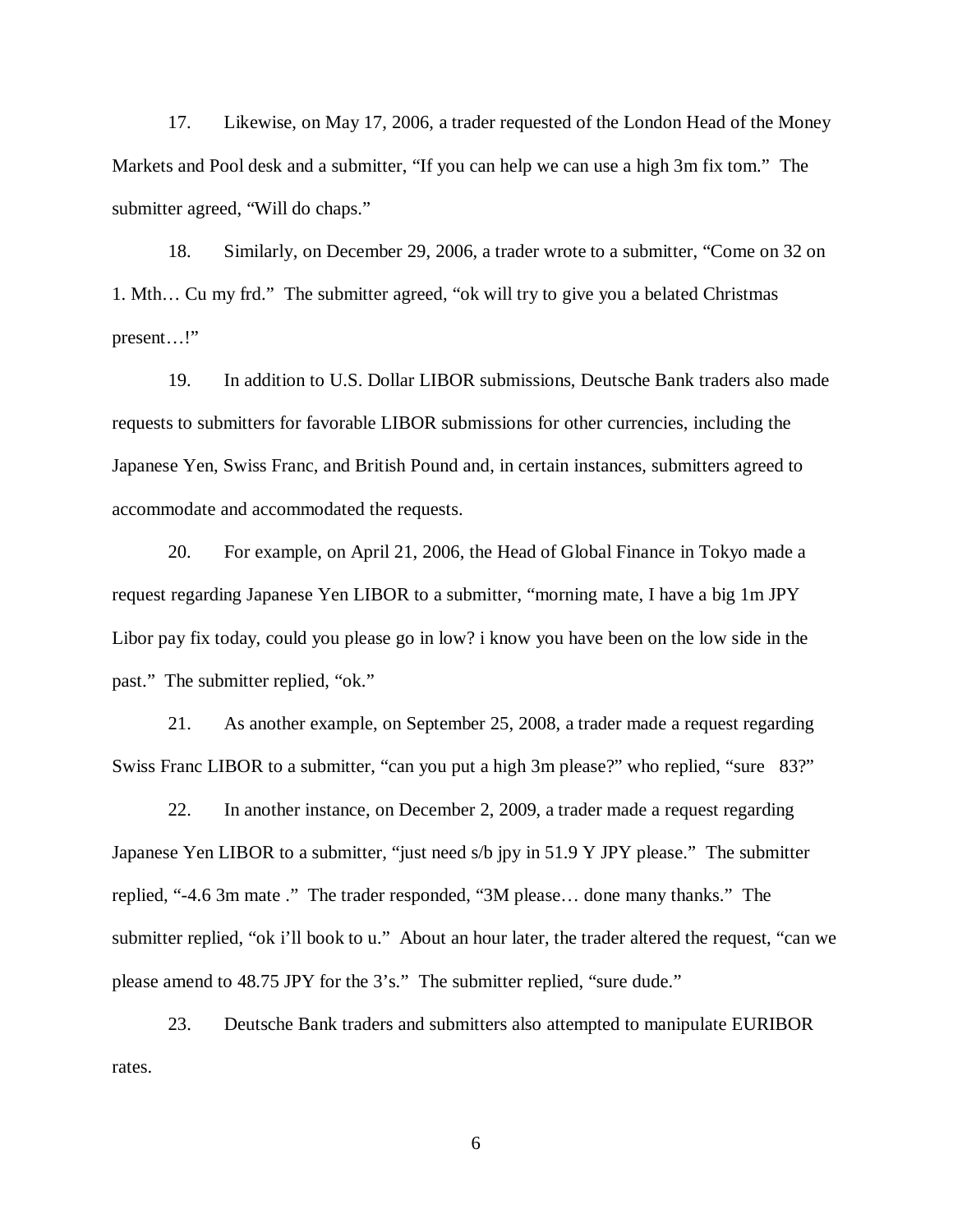24. For example, on October 2, 2006, the Head of the London Money Market Derivatives desk wrote to a submitter, "mein herr, if [supervisor's] fixings in the 3mth have rolled off, wud it be possible to put a higher 3mth fixing ?" The submitter, "SURE,ANY SPECIFIC DATE OR EVERYDAY TILL THE OCT06 FIX?" The Head of the London Money Market Derivatives desk specified, "every day please !"

 25. Similarly, on January 29, 2007, a submitter wrote to the Head of the London Money Market Derivatives desk, "HI, DO YOU STILL NEED A LOW 1M EURIBOR? HOW LONG DO YOU NEED THESE LOW 1M FIXINGS?" The Head of the London Money Market Derivatives desk replied, "hi – yes please; all through march, I need the libor/eonia spread to tighten." tighten." 26. Furthermore, there is evidence that, during the relevant time period, a Deutsche

 Bank trader in London also attempted to manipulate Euroyen TIBOR submissions. For example, on June 19, 2009, a trader requested of another trader, "hum a bit of a rough question can we get DB TOK not to lower tibor contribution?" The second trader replied, "yeah i hear ya." The first trader replied, "a 56 setting makes everybody happy."

### Submitters' Improper Solicitation of Trader Positions

 27. On various occasions, Deutsche Bank submitters also reached out to Deutsche Bank traders to ask whether there were particular contributions that would benefit the traders' trading positions.

 28. For example, on March 22, 2005, a submitter offered, "if you need something in particular in the libors i.e. you have an interest in a high or a low fix let me know and there's a high chance I'll be able to go in a different level. just give me a shout the day before or send an email from your blackberry first thing."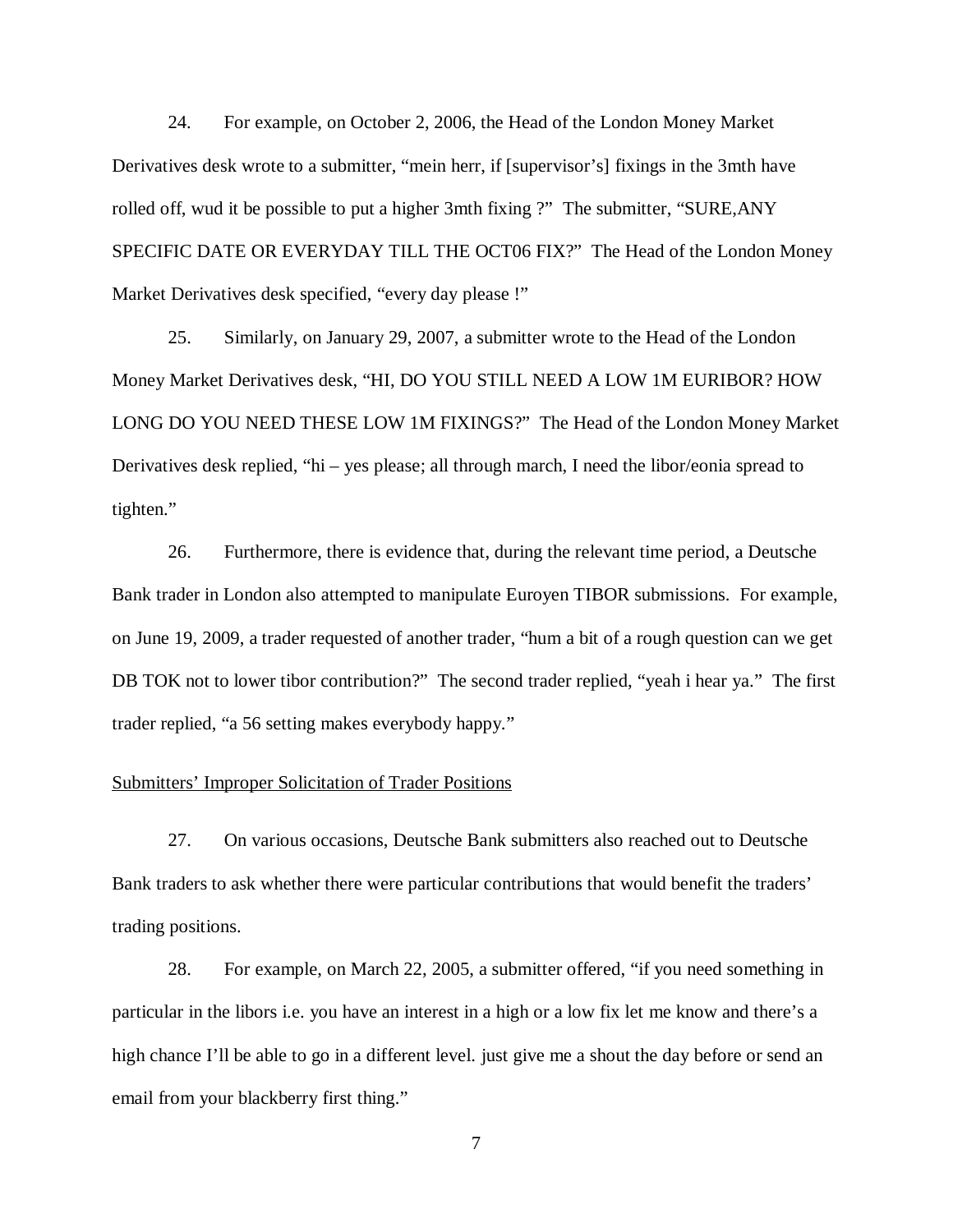29. Similarly, on September 26, 2005, a London desk head wrote to a trader, asking, "libors any requests?" The trader requested, "HIGH FREES, LOW 1MUNF." The Head of the London Money Markets and Pool desk specified, "what levels?"

### Interbank Coordination to Manipulate Rates

 30. Deutsche Bank communicated and coordinated with employees of other banks and financial institutions regarding their respective rate contributions in advance of an IBOR submission, including individuals at Barclays, BNP Paribas, Citibank, Merrill Lynch, Societe Generale and UBS, in an effort to manipulate rates.

 31. For example, on June 9, 2005, an external banker, an employee of Citibank, wrote to the Head of the London Money Market Derivatives Desk, "Amigo checked with my FFT their 3m euribor contribution which seems v low at 2.11 like ur FFT have u checked with your guys???" The Head of the London Money Market Derivatives desk replied, "will tell them from tomorrow to put a higher fix..its way too low." The next day, the external banker replied, "AM GETTING 12 FIX HERE." The Head of the London Money Market Derivatives desk replied, "luks like we will b same in fft as well… did you speak to bnp [BNP Paribas]?" The external banker replied, "YES N DRSF NOT SURE THEY WILL GET MUCH JOY BUT TRYING HARD AMIGO…"

 32. On September 7, 2006, a London desk head attempted to obtain a low EURIBOR submission from an external banker at Barclays, "I'm begging u, don't forget me… pleassssssssssssssseeeeeeeeee… I'm on my knees…" The external banker replied, "I told them 1 m up is that right?" The London desk head continued, "please pal, insist as much as you can… my treasury is taking it to the sky… we have to counter balance it… I'm beggin u… can u beg the [a panel bank] guy as well?" The external banker agreed, "ok, I'm telling him."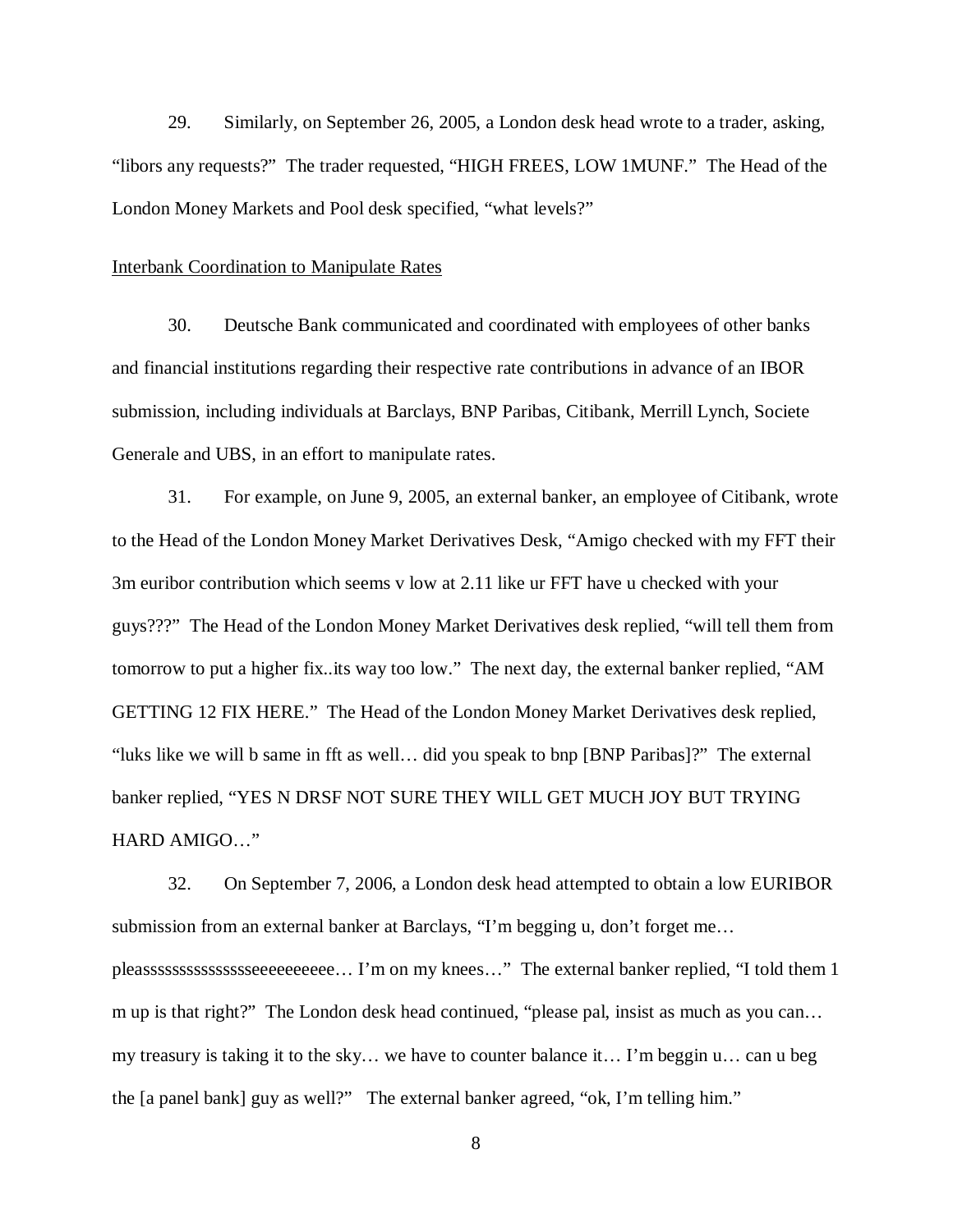33. On May 20, 2009, a vice president wrote to an employee of Merrill Lynch, "everybody has an advantage to leave m libor high… everybody is received in tib/lib 6m… and we want low 3m right? and high 3m tibor?" The external banker replied, "yeah… still." The vice president replied, "we all ahve same position no?"

 34. More specifically, Deutsche Bank traders and submitters made and received requests from traders at other contributor panel banks for submissions that would be favorable to their trading positions.

 35. For example, on June 9, 2006, the Head of the London Money Market Derivatives desk corresponded with an external banker, requesting, "low fix please I'm begging you," to which the external banker replied, "ok."

 36. Similarly, on October 2, 2006, an external banker, an employee of Barclays, corresponded with the Head of the London Money Market Derivatives desk requesting, "…if it suits you as well, could you ask your cash guys to put a high 6m fixing?" The Head of the London Money Market Derivatives desk replied, "i will."

 37. In another instance, on September 18, 2008, an external banker, an employee of UBS requested of a submitter, "can you set low as a favour for me?" The submitter agreed, "done." The external banker replied, "i'll return favour when i can… just ask."

 38. Additionally, on May 21, 2009, an external banker, an employee of UBS, requested of a submitter, "cld you do me a favour would you mind moving you 6m libor up a bit today, I have a gigantic fix… i am limit short… can't sell anymore… just watch." The submitter agreed, "i can do that."

 39. Deutsche Bank coordinated with other contributor banks and broker firms regarding submissions to the detriment of particular competitor banks.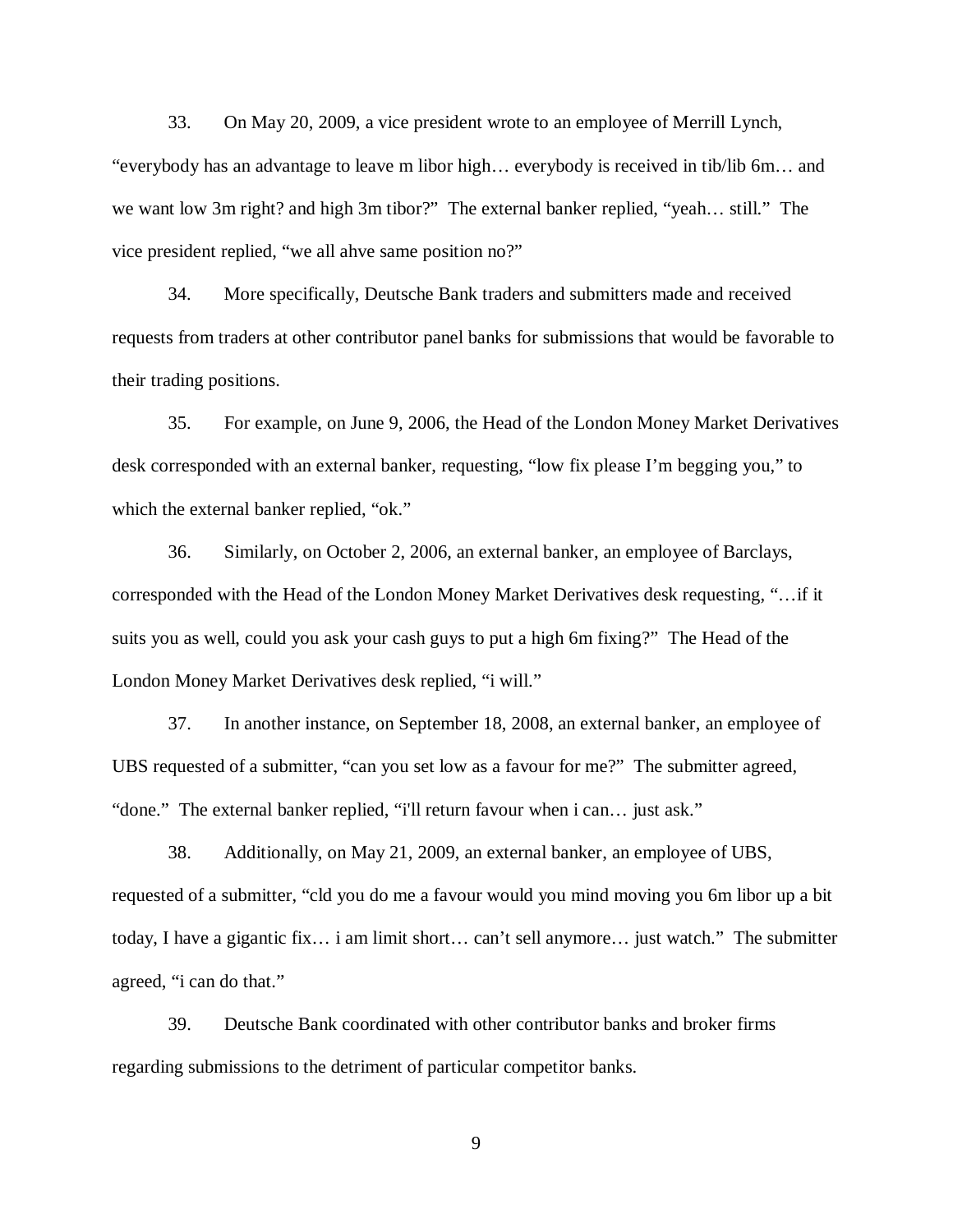40. For instance, on February 10, 2005, an external banker, an employee of Bluecrest Capital, wrote to a director, requesting, "Can't you ask your fft to contribute 1m chf libor very low today?? I have 10yr of fix, 8 of which against ubs, and they're getting on my nerves."

 41. On September 21, 2005, the Head of the London Money Market Derivatives desk wrote to a submitter, stating, "BARCLAYS IS DOIN IT ON PURPOSE BECAUSE THEY HAVE THE EXACT OPPOSITE POSITION – ON WHICH TYE LOST 25MIO SO FAR – LETS TAKE THEM ON !!" The submitter replied, "ok, let's see if we can hurt them a little bit more then."

 42. On September 26, 2007, a submitter communicated with a director regarding LIBOR information obtained through brokers, stating, "Most of us in London want the same kind of fixings tmrw too. Some today thought we'd see 25 in 3s tmrw but I know of 4 banks who are going to leave their libors unchanged. Will let you know first thing."

 43. On various occasions, Deutsche Bank communicated with broker firms in an effort to influence IBOR submissions through the information disseminated by brokers as part of the market color they provided to clients.

 44. For example, on June 20, 2007, a London desk head wrote to a submitter, "…my friend we really need the 1 mth fixing to come down if you could do anything." The submitter replied, "SURE MAT E..WE TRY BEST HERE …OFFERING AT MOM IN 1M FOR U TO GET IT HOPEFULLY LOW FOR TOM … K I WILL ALSO OFFER LOW TO THE BROKERS AND WILL ALSO SEND LOW 1M FIXING ON GOING FORWARD .. WE WILL DO OUR BEST MATE"

 45. For example, on February 27, 2008, a broker employed by ICAP asked a London desk head, "which direction do you want tom 1mth libor pushed?"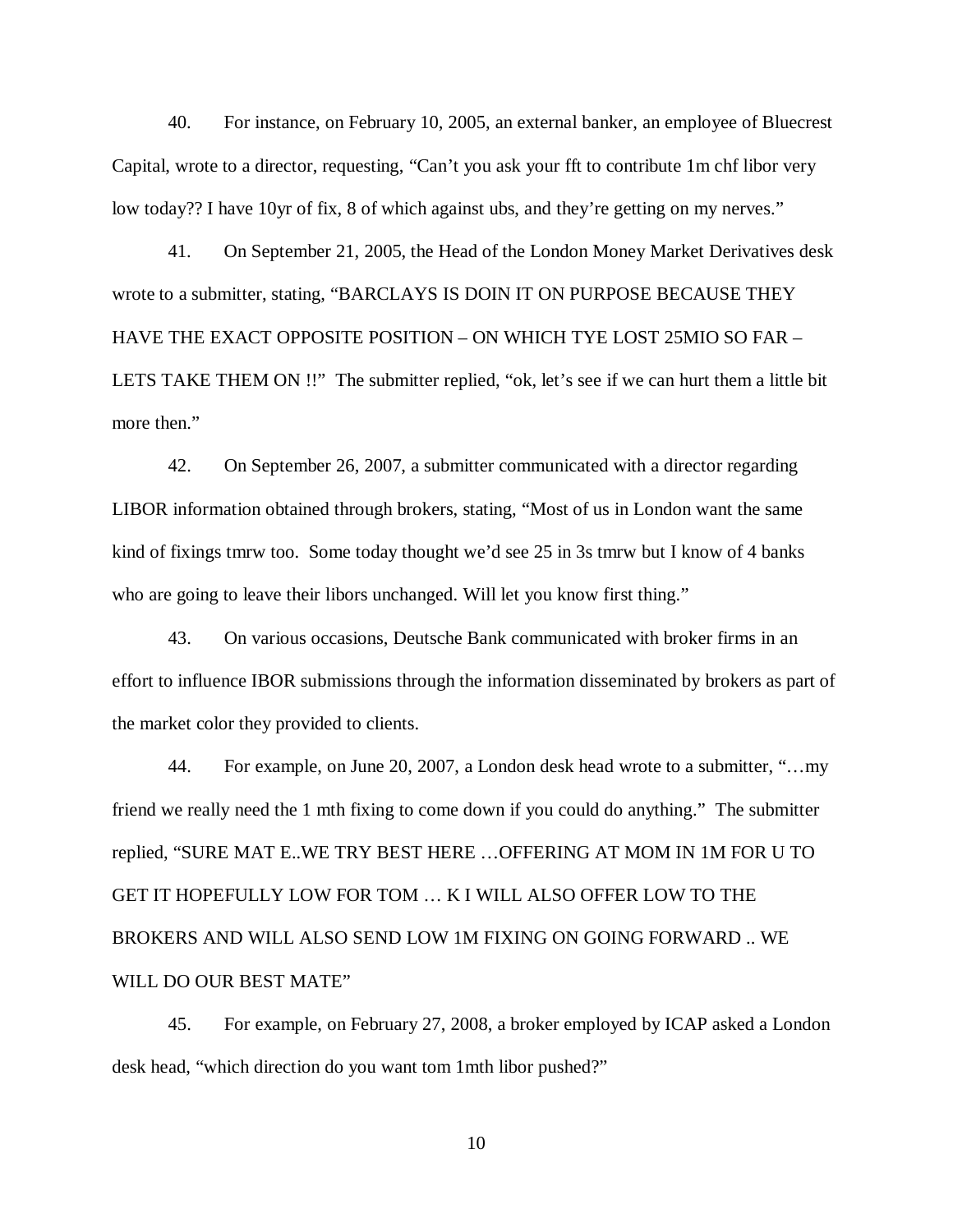46. In another instance, on September 16, 2008, the Head of the London Money Markets and Pool desk communicated with a broker at ICAP regarding specific LIBOR submissions. The broker wrote, "trying for you," and the Head of the London Money Markets and Pool desk requested, "lower 1mth PLEASE." The broker said, "ok not sure I can go lower than 8o," and the Head of the London Money Markets and Pool desk replied, "please go lower."

### Acknowledgement of "Corrupt" Practices

 47. As a bank's IBOR rates are intended to correspond to the cost at which the bank concludes it can borrow funds, the rates are an indicator of a bank's financial health. If a bank's submission is high, it suggests that the bank is, or would, pay a high amount to borrow funds. This could indicate a liquidity problem and, thus, that the bank is experiencing financial difficulty.

 48. IBOR rates also affect a bank's payment obligations pursuant to contracts underlying derivatives transactions, so by increasing, decreasing or maintaining submitted rates to influence the resulting fixes, a bank could profit or reduce losses with respect to certain trades.

 49. Additionally, certain traders' compensation at Deutsche Bank was based in part on the profit and loss calculation of the trading books, so traders stood to personally benefit from favorable positions.

 50. Certain traders and submitters at Deutsche Bank were aware that the IBOR rates did not accurately reflect their definitions. For example, on June 3, 2008, a submitter wrote to a number of traders, including the Head of the London Money Market Derivatives desk and the Global Head of Core Global Finance and FX Forwards, "…banks have wised up to the fact that if they leave their second bid much lower (every bank can put 2 separate bids in) all it takes is for one person to get filled at that lower price for the whole alotment to be filled there. So the low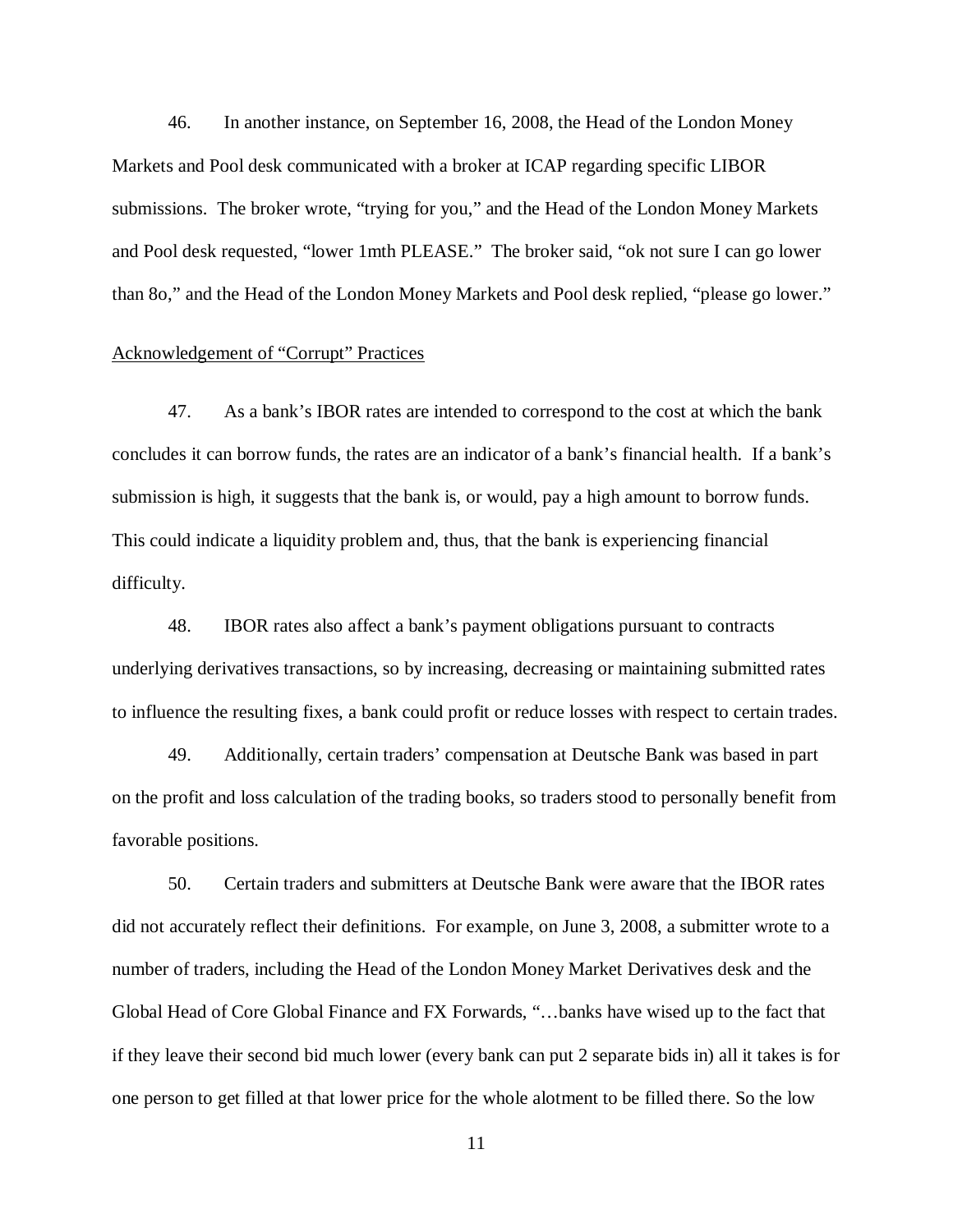rate doesn't tell us there is necessarily lower demand particularly given the bid to cover was higher. It will however keep 1m libor down and also help to bring the eur/usd fwds back to the left..."

 51. In another instance, on August 21, 2008, a vice president wrote to an external banker employed at Merrill Lynch, "tibor going down or not?" The external banker replied, "tibor will go down slightly but not much… euroyen tibor isn't really reflective of actual money market condition in japan… people just randomly make those numbers up… pretty much like libors tho!"

 52. On June 11, 2009, a trader and a vice president discussed whether LIBOR rates would drop. The trader wrote, "oh no, totally agree libor should come off more" and the vice president replied, "…tibor completely corrupt fixing."

 53. On July 16, 2009, a managing director and the Head of the London Money Market Derivatives desk discussed the strength and accuracy of the Euro LIBOR panel in comparison to the EURIBOR panel. The managing director asked, "u think the quality of the euro-libor panel is 4.5bps better than euribor?" The Head of the London Money Market Derivatives desk responded yes, and the managing director replied, "not so sure, i have a hard time to believe if so many banks say they can better than the market while they are a part of it." The Head of the London Money Market Derivatives desk stated, "theyre all lying anyway." The managing director replied, "there is a philosophical saying: 'one greek says: "all greeks are lying" who do u trust?"

 54. On September 4, 2009, a vice president wrote to a trader regarding LIBOR and TIBOR, stating, "am purring 34 for 3m libor and I think am far too high… JPM [JP Morgan Chase] is putting 41 for tibor… I do not understand how come we can have 3m tibor/cash at 56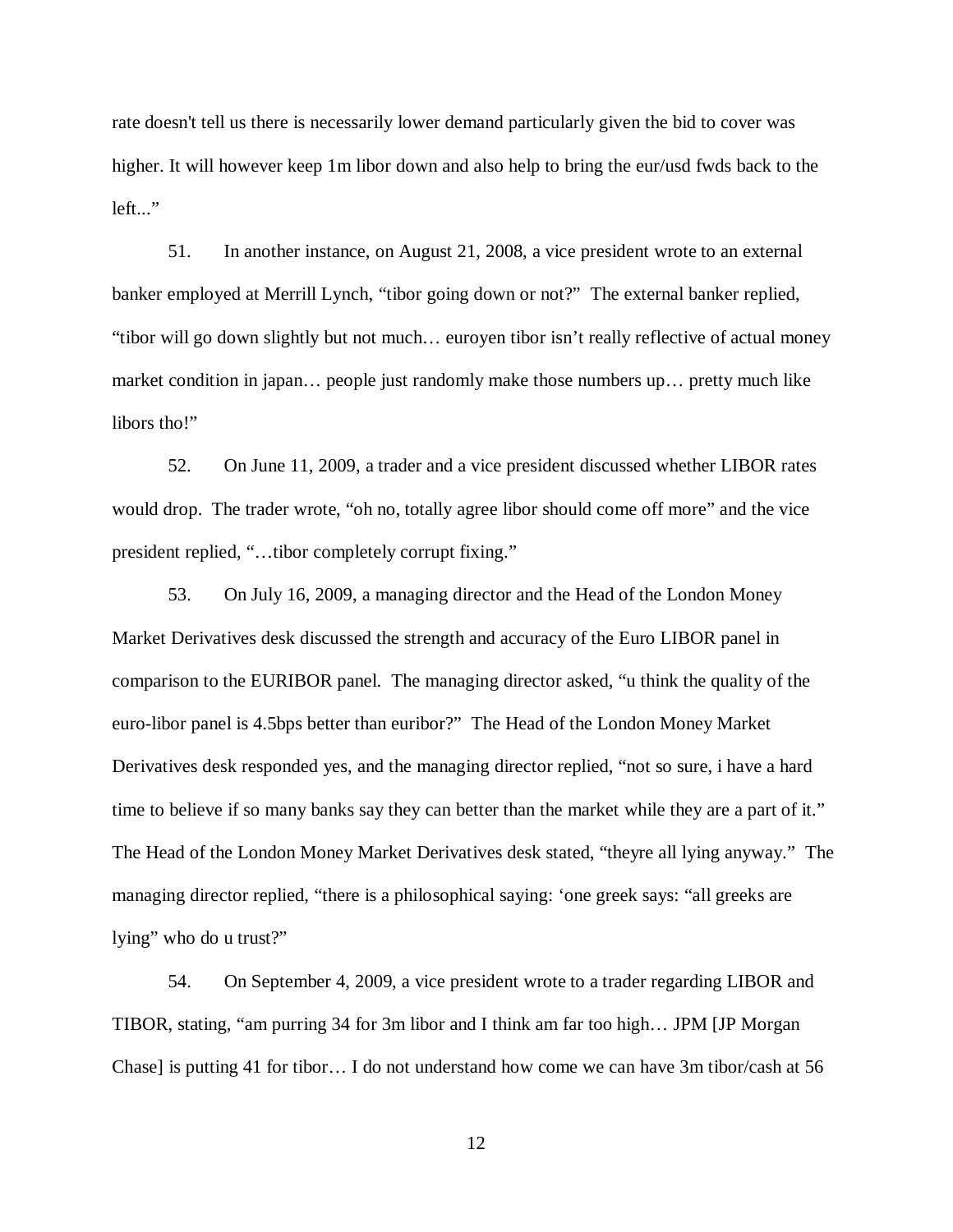at DB… DB is the among the lowest libor contribution in all ccys… UBS is corrup/manipulator in tabor fixing… i think putting such a high tibor damage the reputation of deutsche bank… Second, It is not because all the tibors setters are corrupt/manipulators that deutsche bank has to be aswell… It is not because the japanese banks are manipulating the tibor fixing that DB has to do it as well… Tibor is a corrupt fixing and DB is part of it!"

### A Senior Manager's Instruction to Lowball

 55. From approximately 2007 through 2009, a number of large international banks were receiving negative press coverage concerning their high and potentially inaccurate LIBOR submissions. Certain articles questioned particular banks' liquidity position regarding the high LIBOR submissions and, as a result, the banks' share prices fell. Various Deutsche Bank senior managers circulated and discussed these articles.

 56. For example, on October 4, 2007, the Head of Short Term Interest Rate Trading in Australia and New Zealand forwarded an article, which reported a rumor that a large European bank was struggling for financing, including to senior management, commenting on the instability of the market, specifically in regards to bank illiquidity, and commented, "This market has the feel that we are about to have another run and panic on funding in my opinion just a gut feeling looking at the behavior of LIBORS if we look at the 3mth fix over the lst few days since we have gone over the TURN of the year there has been a bit of pressure… this feels like the period where we were edging up ever so slight back in early august where we fixed at 5.36 for months on end and then started edging up before the panic set in."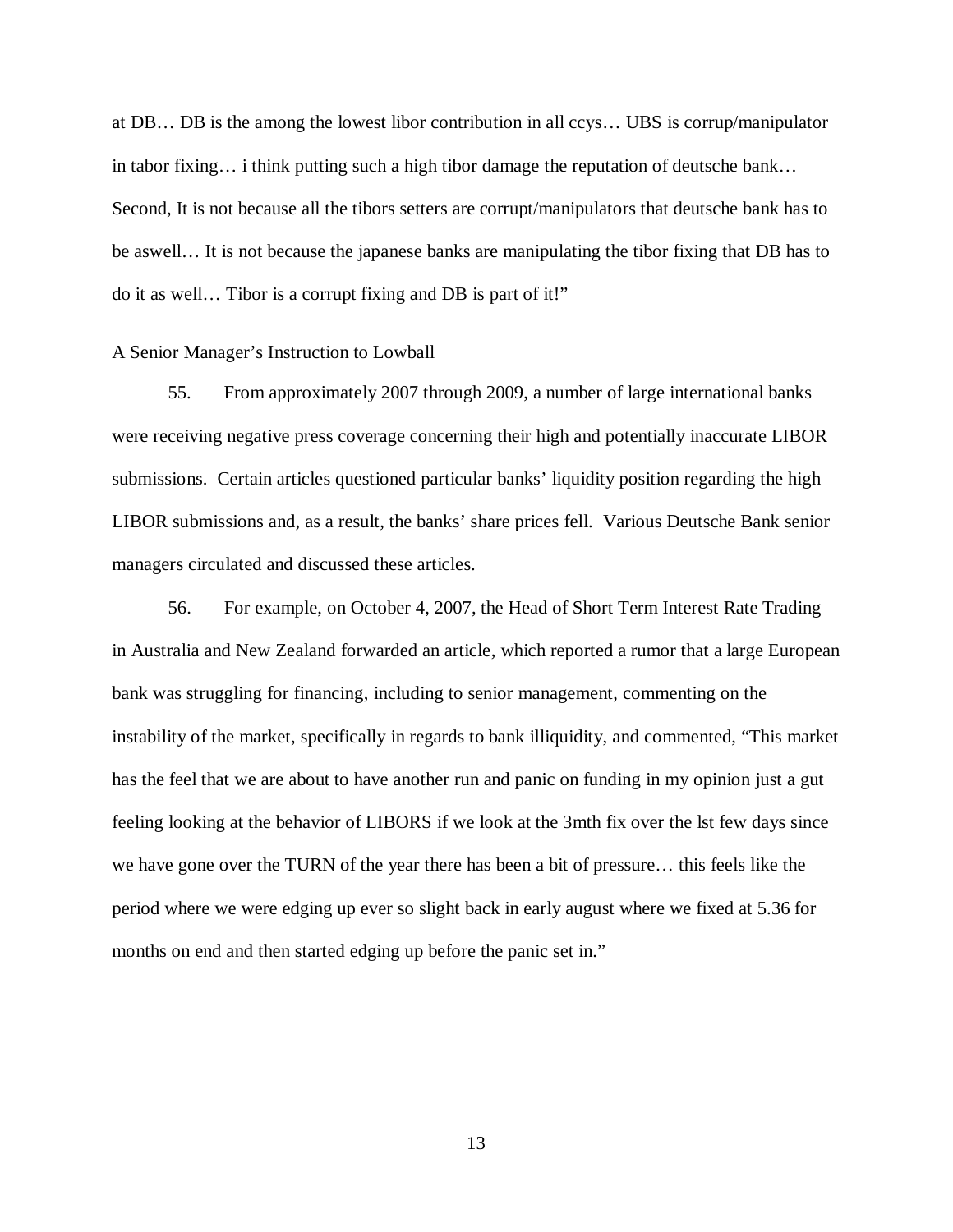57. Later that day, a group head within the Global Finance and Foreign Exchange Unit forwarded the email to a London desk head, directing, "Make sure our libors are on the low side for all ccys."<sup>1</sup>

### Compliance Failures

 $\overline{\phantom{a}}$ 

 58. As discussed within this Order, the misconduct at the Bank was systemic and involved various levels of employees, including members of senior management. For example, on March 20, 2007, a submitter wrote to the Global Head of Global Finance and FX Forwards, "HAVE U SEEN THE 3MK FIXING TODAY? THAT WAS AN EXCELLENT CONCERTED ACTION FFT/LDN. CHEERS."

 59. The culture within the Bank valued increased profits with little regard to the integrity of the market. The profits and losses of the traders' books was a factor in the determination of their bonuses and the Bank promoted certain employees as a result of their profitable IBOR business.

 60. The Bank failed to have any IBOR-specific systems and controls in place. For example, the Bank did not keep records of which employees submitted IBOR rates, nor did it keep records regarding the rationale behind the rate submissions. Additionally, the Bank did not provide formal training on the submission processes.

 61. Deutsche Bank failed to address the inherent conflict of interest with the same group of employees submitting rates on one hand, and trading derivatives directly impacted by those rates on the other. There was at least one employee who actually served as both a trader

 $<sup>1</sup>$  At this time, there is no evidence known to the Department that would support a finding that</sup> this instruction was followed.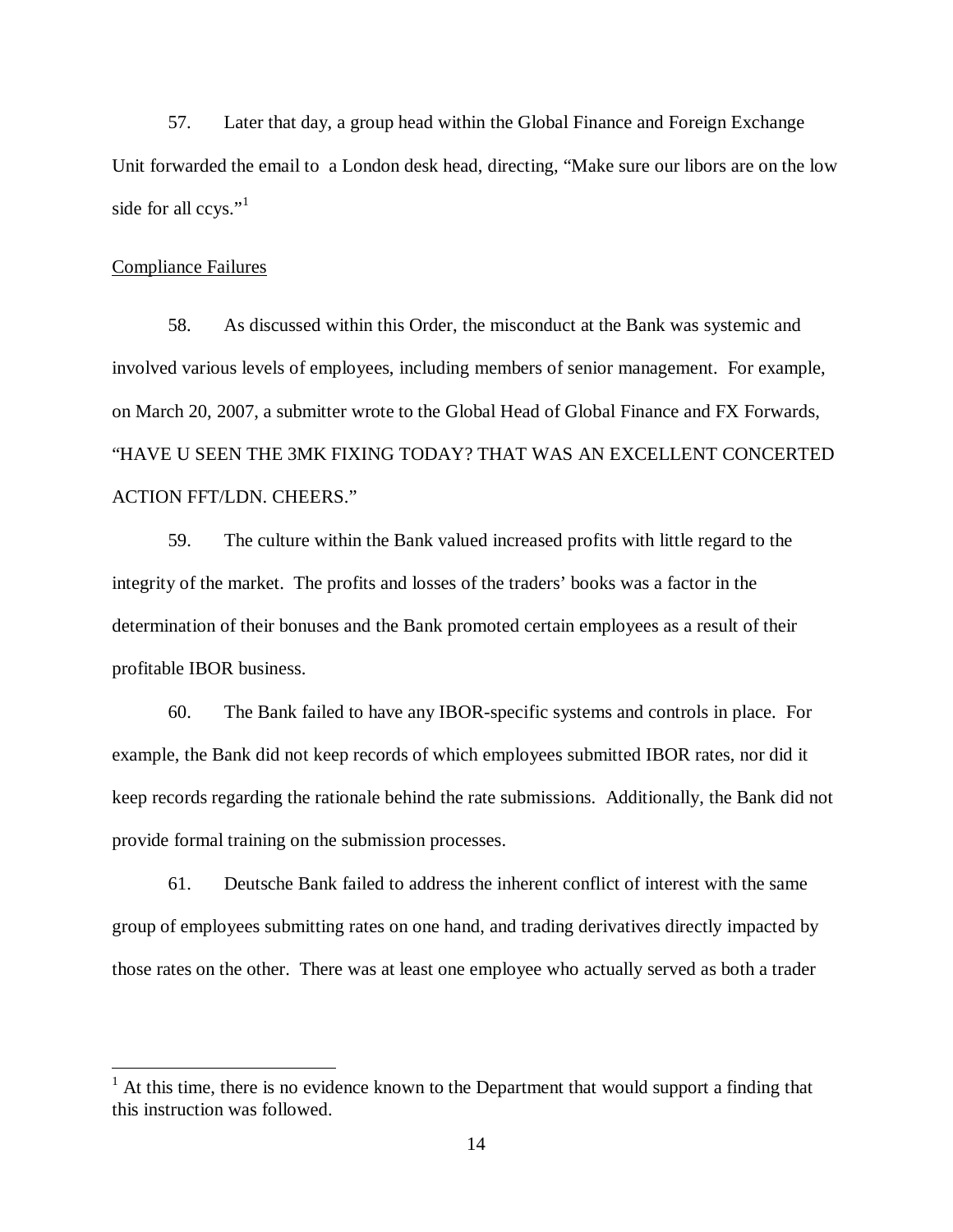and a submitter. Additionally, there was no system for mapping trading books to the traders responsible for managing the books.

 62. Furthermore, the Bank failed to address the absence of these systems and controls, and the inherent conflict of interest, even after being put on notice in at least as early as 2008, when the Bank was contacted by the BBA regarding the inaccuracy of LIBOR submissions.

 63. Specifically, on May 2, 2008, the Chief Executive of the BBA, which at the time was responsible for the publishing of LIBOR, wrote to contributor banks, including Deutsche Bank, regarding the BBA's view that LIBOR fixes were too low and did not accurately reflect the market, stating, "As you know we discussed LIBOR at the Board meeting in April, primarily in respect of some of the "inaccuracies" from contributing banks, relating to the dollar rate. Due to the high levels of volatility and uncertainty in the markets the BBA has brought forward the full review of LIBOR… Over the last few days we have had a number of calls particularly from brokers and the derivatives community commenting on the rate contributions of some of the banks and others tell us it is not possible to borrow at a rate even near that dollar LIBOR. In a nutshell, they consider that the rates are inappropriately low and that in some instances they have given us the names of banks that posted one rate and subsequently borrowed at a materially higher rate. As a result, we have had another flurry of articles about LIBOR, both in the Wall Street Journal and the FT… Can I ask you again that you do what is necessary within your organization to effect appropriate rates to be set…" Thereafter, members of senior management discussed the issues raised by the BBA regarding LIBOR inaccuracies.

 64. Notwithstanding their knowledge of the inaccuracies of LIBOR contributions in the industry, members of senior management failed to recognize and respond to warning signs that Deutsche Bank traders may be part of the misconduct.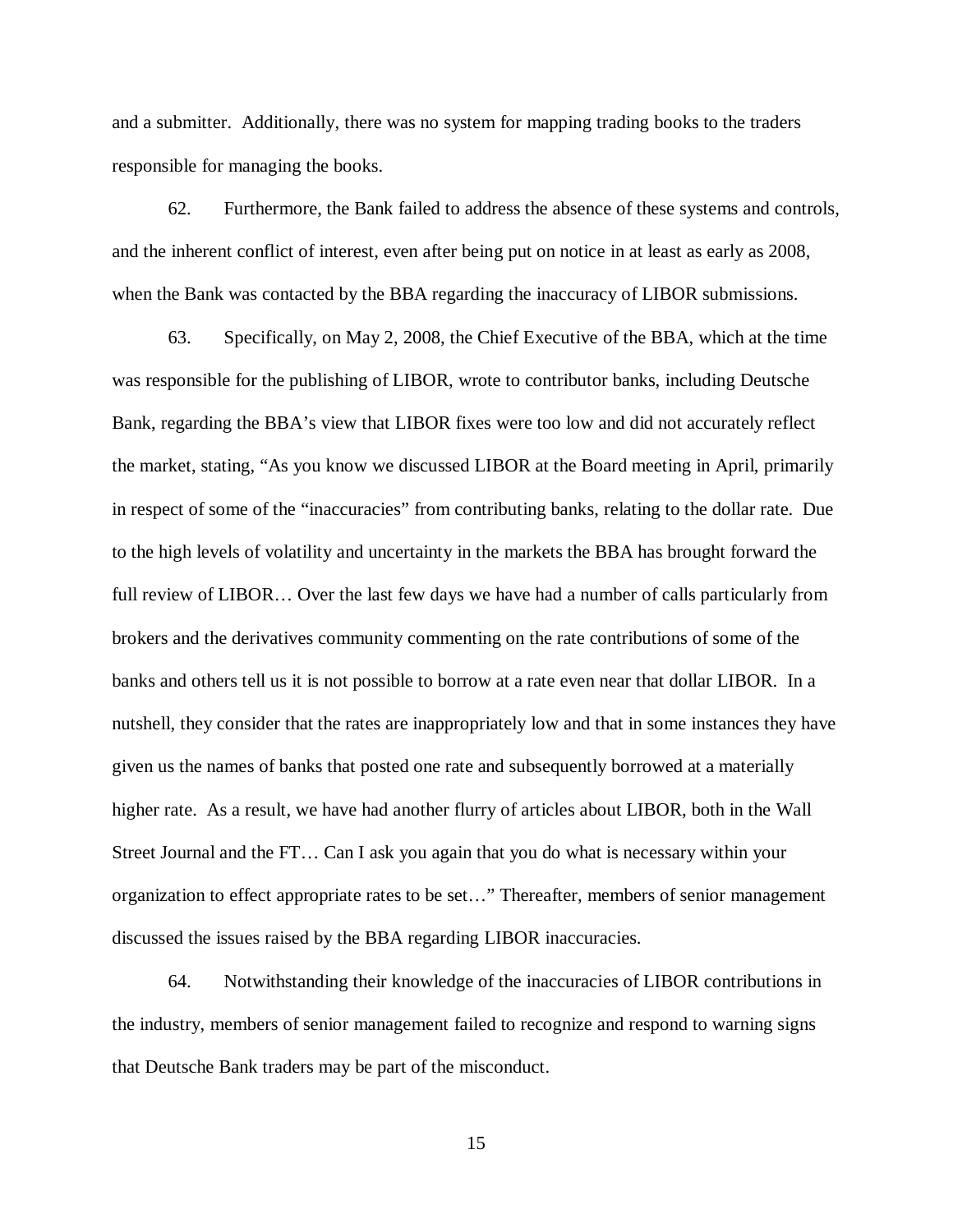65. For example, on October 28, 2008, the Head of Global Rates and Commodities (who is presently the Head of Asset and Wealth Management and a Member of Group Executive Committee) asked certain traders to be kept apprised of the fixes. In response thereto, on November 4, 2008, a trader provided the Head of Global Rates and Commodities with the results of an inquiry into Deutsche Bank's EURIBOR contributions as compared to other panel banks, stating, "During September and the first week of October we submitted Euribor Rates about 5bp lower than the average which tended to be lowest contribution. However from October 9 onwards our submissions dropped a further 25bp below the Euribor average…"

 66. Despite this awareness, it was not until 2011 that the Bank took steps to introduce IBOR-specific systems and controls, and not until February 2013 that IBOR-specific systems and controls were put in place to address the inherent conflicts of interest prevalent at the Bank.

### **Violations of Law and Regulations**

 67. With regards to the aforementioned conduct, the Bank has conducted banking business in an unsafe and unsound manner.

 68. The Bank also failed to maintain or make available at the New York Branch, true and accurate books, accounts, and records reflecting all transactions and actions, in violation of Banking Law § 200-c.

 69. Deutsche Bank failed to submit a report to the Superintendent immediately upon discovering fraud, dishonesty, making of false entries and omission of true entries, and other misconduct, whether or not a criminal offense, in violation of 3 NYCRR § 300.1.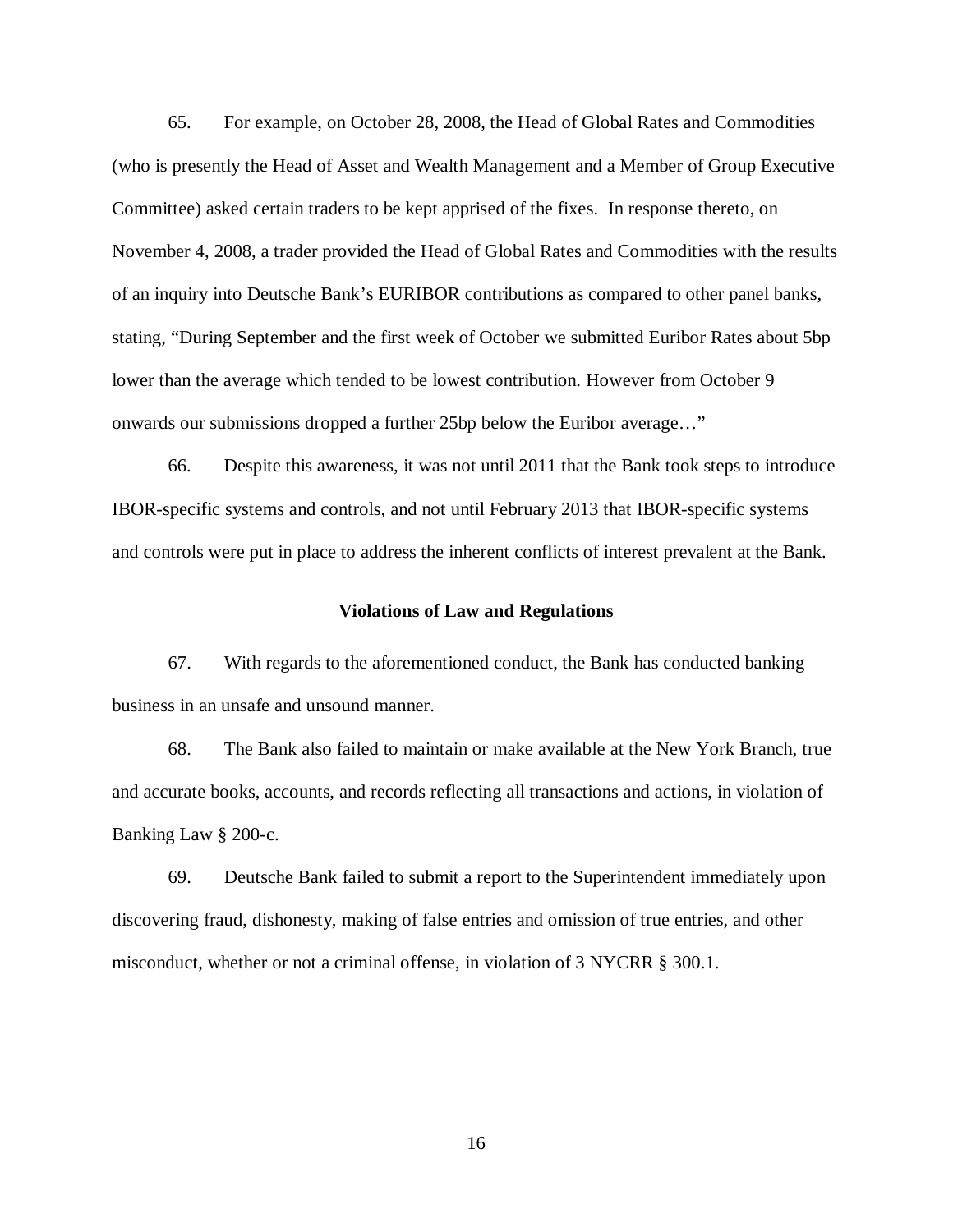# **SETTLEMENT PROVISIONS**<br>Monetary Penalty

 70. Deutsche Bank shall pay a civil monetary penalty, pursuant to Banking Law §§ 44 and 44-a, to the Department in the amount of \$600,000,000. Deutsche Bank shall pay the entire amount within ten days of executing this Consent Order. Deutsche Bank agrees that it will not claim, assert, or apply for a tax deduction or tax credit with regard to any U.S. federal, state, or local tax, directly or indirectly, for any portion of the civil monetary penalty paid pursuant to this Consent Order.

### **Employee Discipline**

 71. As a result of the investigation, numerous employees that were involved in the wrongful conduct discussed in this Order, including those in management positions, have been terminated, disciplined or are otherwise no longer employed by the Bank, as a result of their misconduct.

 72. Ten of the individuals centrally involved in the misconduct were terminated as a result of the investigation. Four of these employees were reinstated pursuant to a German Labour Court determination, and two of them remain at the Bank. Three individuals were placed on leave and subsequently their positions were made redundant as a result of restructuring. At least eleven individuals involved in the misconduct left the Bank before the investigation began. At least six individuals were subject to various forms of discipline including reduction in bonus, receipt of a warning letter, notation in a personnel file, and mandatory remedial meetings, management counseling and targeted communications and compliance trainings.

 73. However, certain employees involved in the wrongful conduct remain employed at the Bank. The Department orders the Bank to take all steps necessary to terminate the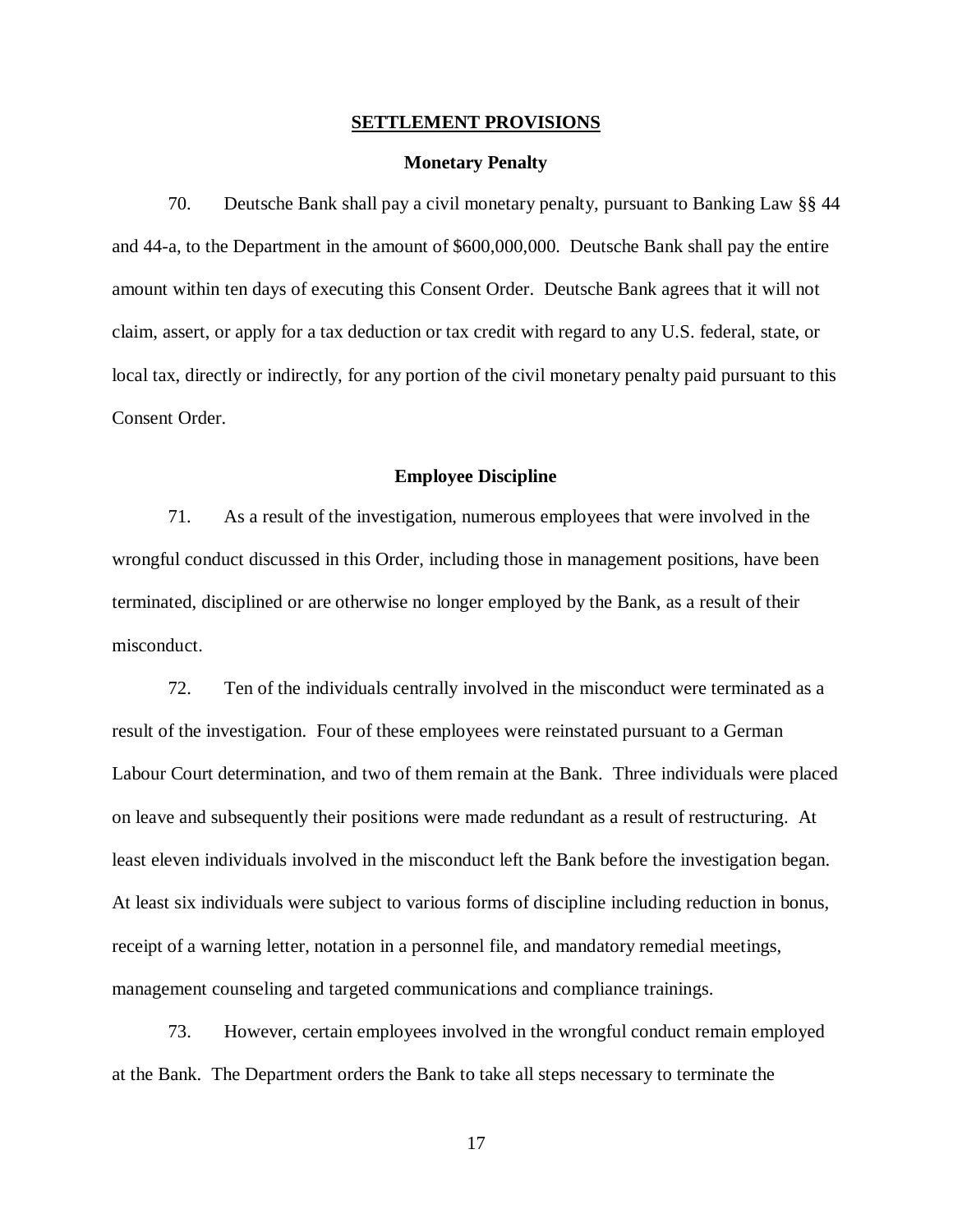following seven employees, who played a role in the misconduct discussed in this Consent Order but who remain employed by the Bank: one London-based Managing Director, four London- based Directors, one London-based Vice President, and one Frankfurt-based Vice President. If, after taking whatever action is necessary to terminate these employees, a judicial or regulatory determination or order is issued finding that such action is not permissible under local law, then this employee shall not be allowed to hold or assume any duties, responsibilities, or activities involving compliance, IBOR submissions, or any matter relating to U.S. or U.S. Dollar operations.

 74. Additionally, the four terminated employees that were reinstated due to the German Labour Court decision who remain at the Bank shall not be allowed to hold or assume any duties, responsibilities, or activities involving compliance, IBOR submissions, or any matter relating to U.S. or U.S. Dollar operations.

### **Independent Monitor**

 75. Deutsche Bank will engage an independent monitor, selected by the Department in the exercise of its sole discretion, to conduct, consistent with applicable law, a comprehensive review compliance programs, policies, and procedures, with respect to the business activities discussed within this Order, now in place at the Bank that pertain to or affect activities conducted by or through the New York Branch. The monitor will report directly to the Department.

- 76. Among other things, the monitor will review and report on: 76.
	- a.The thoroughness and comprehensiveness of the Bank's current compliance program, including the organizational structure, management oversight, and reporting lines that are relevant to compliance, and an assessment of the staffing of the compliance teams, including the duties, a.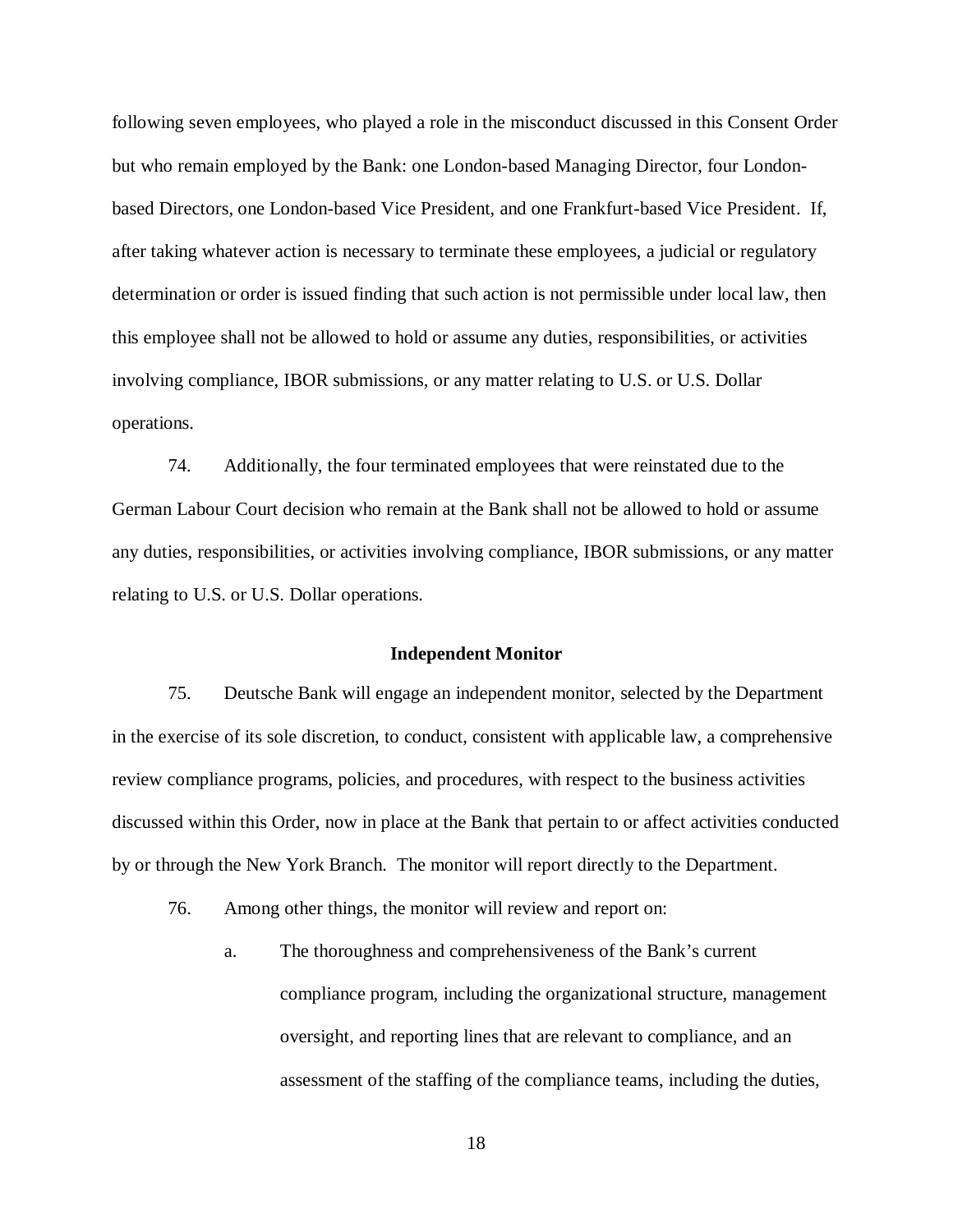responsibilities, authority, and competence of officers or employees responsible for the Bank's compliance with laws and regulations pertaining to compliance;

- b.The propriety, reasonableness, and adequacy of any proposed, planned, or recently-instituted changes to the Bank's compliance programs;  $h_{\cdot}$
- c.Any corrective measures necessary to address identified weaknesses or deficiencies in the Bank's corporate governance or its compliance  $\mathbf{c}$ program.

 77. Deutsche Bank agrees that it will fully cooperate with the monitor and support its work by, among other things, providing the monitor with access to all relevant personnel, consultants and third-party service providers, files, reports, or records, whether located in New York, Germany or elsewhere, consistent with applicable law.

 78. Within 90 days of the date of formal engagement, the monitor will submit to the Department and Deutsche Bank's Board of Directors a preliminary written report of findings, including proposed corrective measures.

 79. Within 30 days of receiving the monitor's preliminary written report of findings, Deutsche Bank will submit to the Department a written plan designed to improve and enhance current compliance programs that pertain to or affect activities conducted by or through Deutsche Bank's New York Branch, incorporating any relevant corrective measures identified in the monitor's report (the "Action Plan"). The Action Plan will provide for enhanced internal controls and updates or revisions to current policies, procedures, and processes in order to ensure full compliance with all applicable provisions of the law and the provisions of this Consent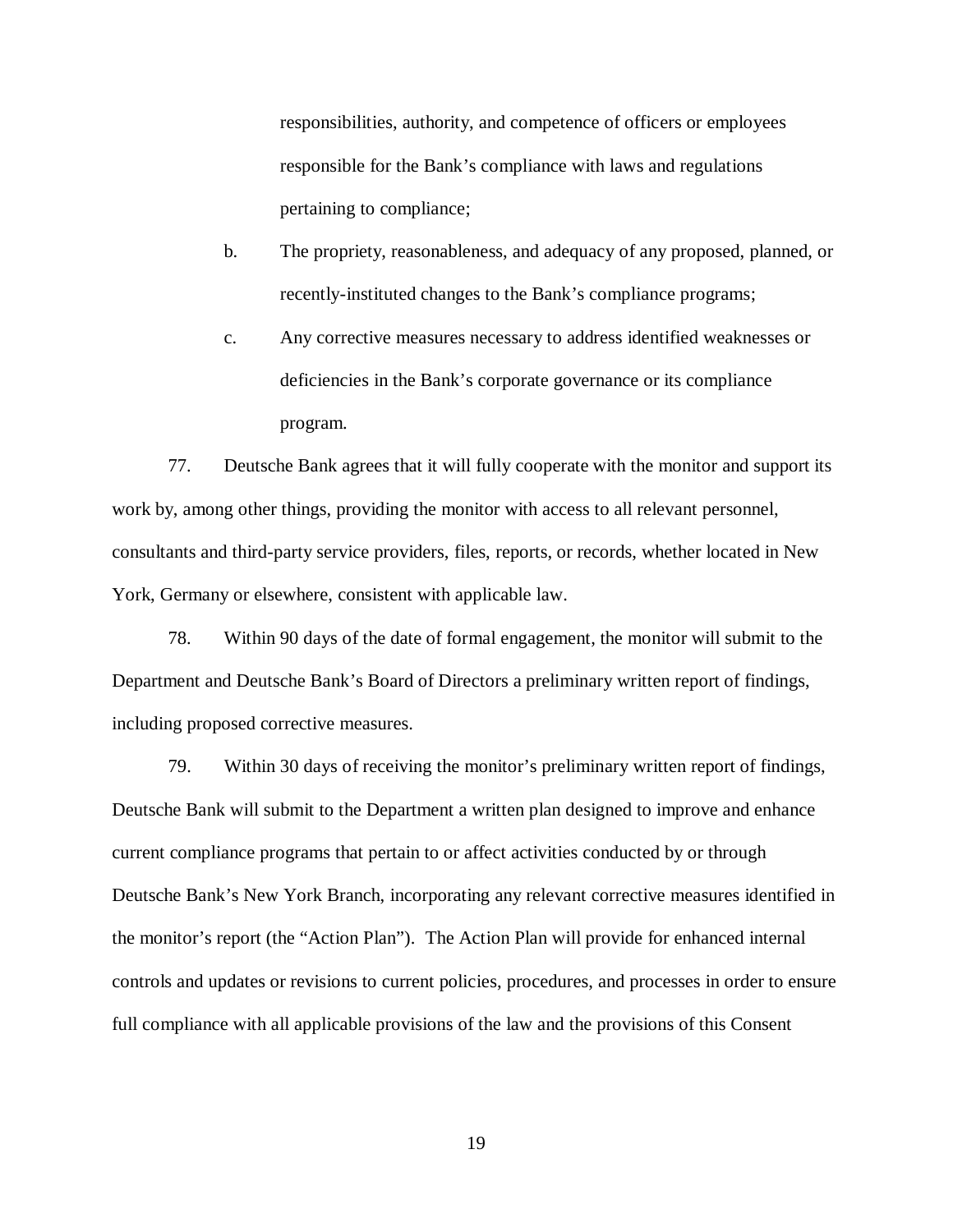Order. Upon receipt of written approval from the Department, Deutsche Bank will begin to implement the changes.

 80. Within 30 days of receiving the monitor's preliminary written report of findings, Deutsche Bank will submit to the Department a written plan to improve and enhance management oversight of compliance programs, policies, and procedures now in place at the Bank that pertain to or affect activities conducted by or through Deutsche Bank's New York Branch (the "Management Oversight Plan"). The Management Oversight Plan will address relevant matters identified in the monitor's written report of findings and provide a sustainable management oversight framework. Upon receipt of written approval from the Department, Deutsche Bank will begin to implement the changes.

 81. The monitor will thereafter oversee the implementation of corrective measures set out in the Bank's Action Plan and Management Oversight Plan. Finally, the monitor will assess the Bank's compliance with those measures. The monitor will submit subsequent progress reports and a final report to the Department and to Deutsche Bank's Management Board at intervals to be determined by the Department. The Department may, in its sole discretion, extend any reporting deadline set out in this section.

 82. The term of the monitor's engagement will extend for two years from the date of formal engagement. Any dispute as to the scope of the monitor's authority or mandate will be resolved by the Department in the exercise of its sole discretion, after appropriate consultation with Deutsche Bank and the monitor.

### **Breach of Consent Order**

 83. In the event that the Department believes Deutsche Bank to be in material breach of the Consent Order, the Department will provide written notice to Deutsche Bank and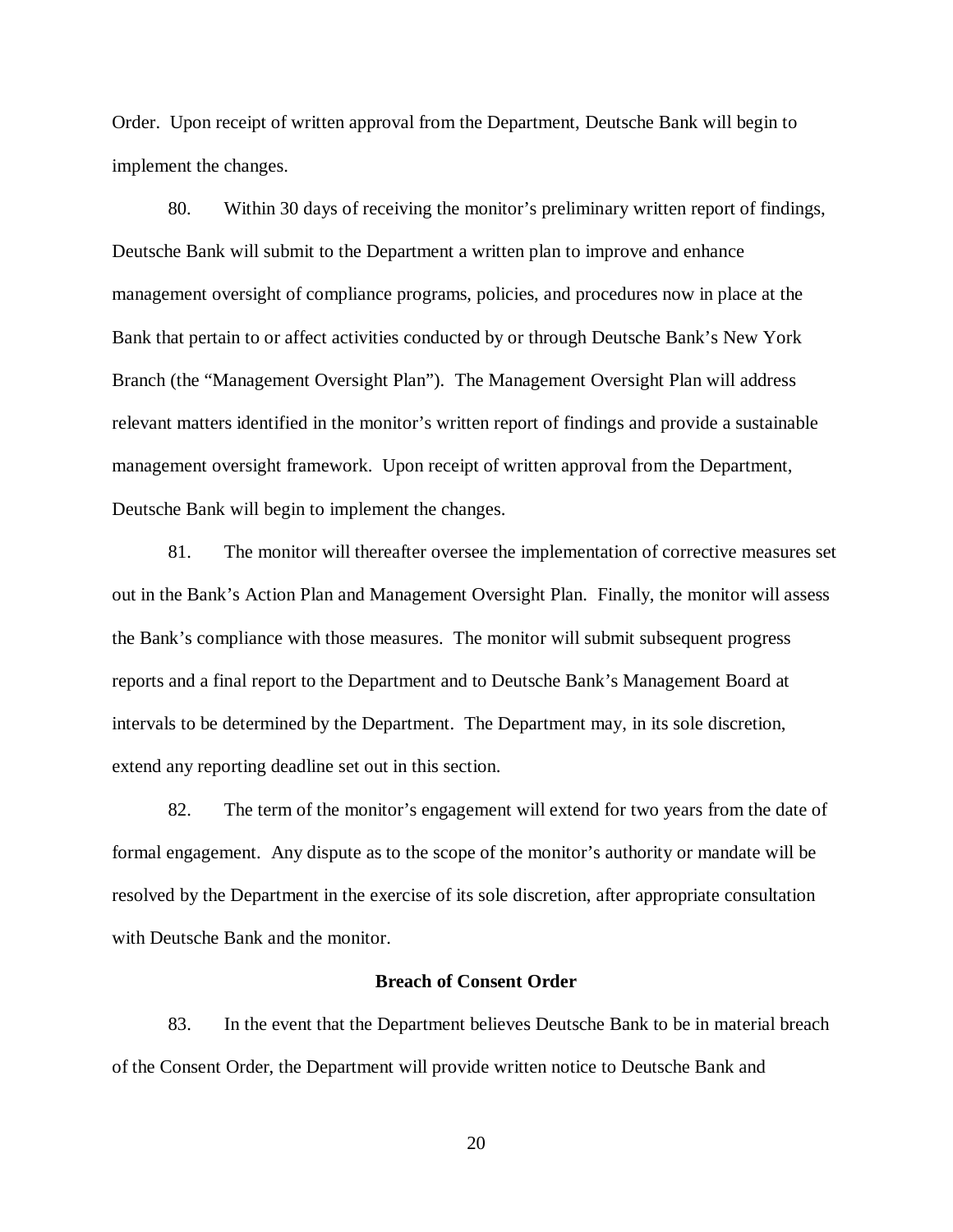Deutsche Bank must, within ten business days of receiving such notice, or on a later date if so determined in the Department's sole discretion, appear before the Department to demonstrate that no material breach has occurred or, to the extent pertinent, that the breach is not material or has been cured.

 84. The parties understand and agree that Deutsche Bank's failure to make the required showing within the designated time period shall be presumptive evidence of Deutsche Bank's breach. Upon a finding that Deutsche Bank has breached this Consent Order, the Department has all the remedies available to it under New York Banking and Financial Services Law and may use any evidence available to the Department in any ensuing hearings, notices or orders.

### **Waiver of Rights**

 85. The Parties understand and agree that no provision of this Consent Order is subject to review in any court or tribunal outside the Department.

### **Parties Bound by the Consent Order**

 86. This Consent Order is binding on the Department and Deutsche Bank, as well as any successors and assigns that are under the Department's supervisory authority. But this Consent Order does not bind any federal or other state agency or any law enforcement authority.

 87. No further action will be taken by the Department against Deutsche Bank for the conduct set forth in the Consent Order, provided that Deutsche Bank complies with the terms of the Consent Order.

 88. Notwithstanding any other provision in this Consent Order, however, the Department may undertake additional action against Deutsche Bank for transactions or conduct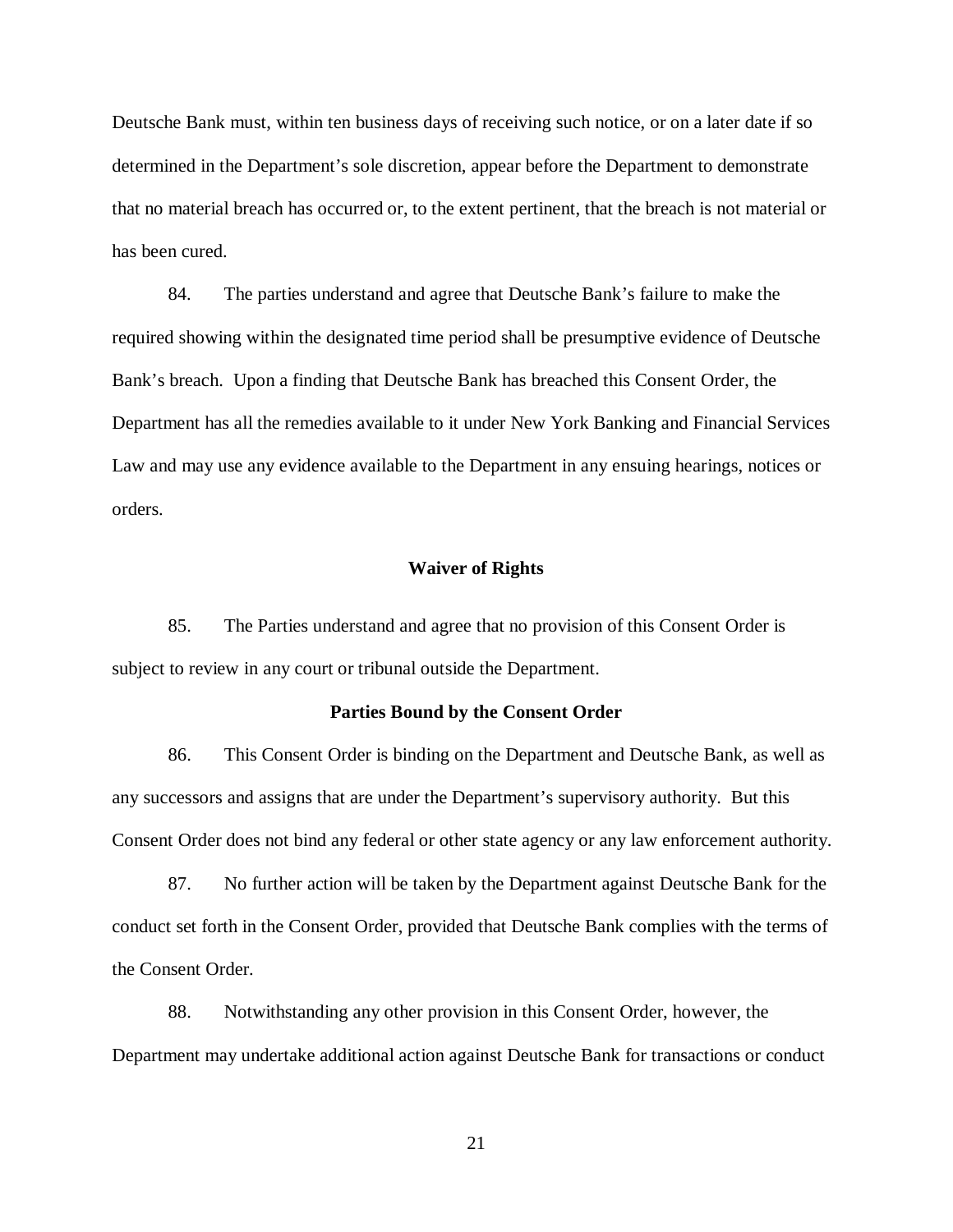that Deutsche Bank did not disclose to the Department in the written materials Deutsche Bank

submitted to the Department in connection with this matter.

### **Notices**

89. All notices or communications regarding this Consent Order shall be sent to:

For the Department:

Dopp Counsel **State Street** NY 10004

Counsel **State Street** NY 10004 Ċ, Mari Dopp<br>Assistant Counsel<br>One State Street<br>Mark Silver<br>Assistant Counsel<br>One State Street<br>New York, NY 10004<br>For Deutsche Bank AG:

For Deutsche Bank AG:

F. Reich Counsel - Americas Bank AG, New York Branch Street Floor New York, New York 10005-2836 Steven F. Reich<br>General Counsel - Americas<br>Deutsche Bank AG, New York Branch<br>60 Wall Street<br>36th Floor<br>New York, New York 10005-2836

### **Miscellaneous**

90. Each provision of this Consent Order shall remain effective and enforceable until

stayed, modified, suspended or terminated by the Department.

91. No promise, assurance, representation or understanding other than those

contained in this Consent Order has been made to induce any party to agree to the provisions of

the Consent Order.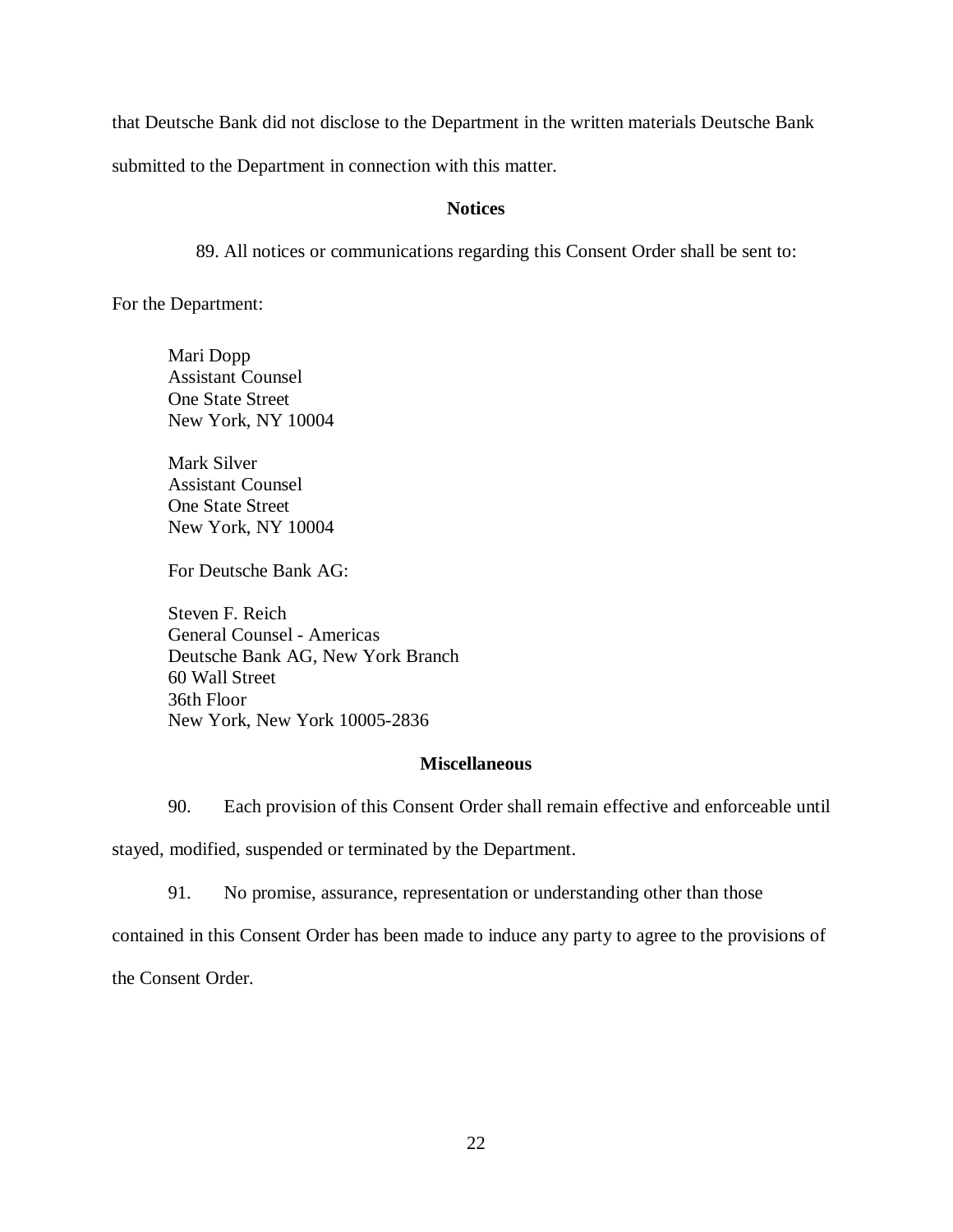IN WITNESS WHEREOF, the parties have caused this Consent Order to be signed this 23rd

day of April, 2015.

 $\sqrt{2}$ 

 $M_{9.50}$ By:

**CHRISTIAN SEWING** Member of the Management Board, Superintendent of Financial Services Head of Legal, Incident Management Group and Group Audit

DEUTSCHE BANK AG NEW YORK STATE DEPARTMENT OF FINANCIAL SERVICES

By:

By:<br>BENJAMIN M. LAWSKY